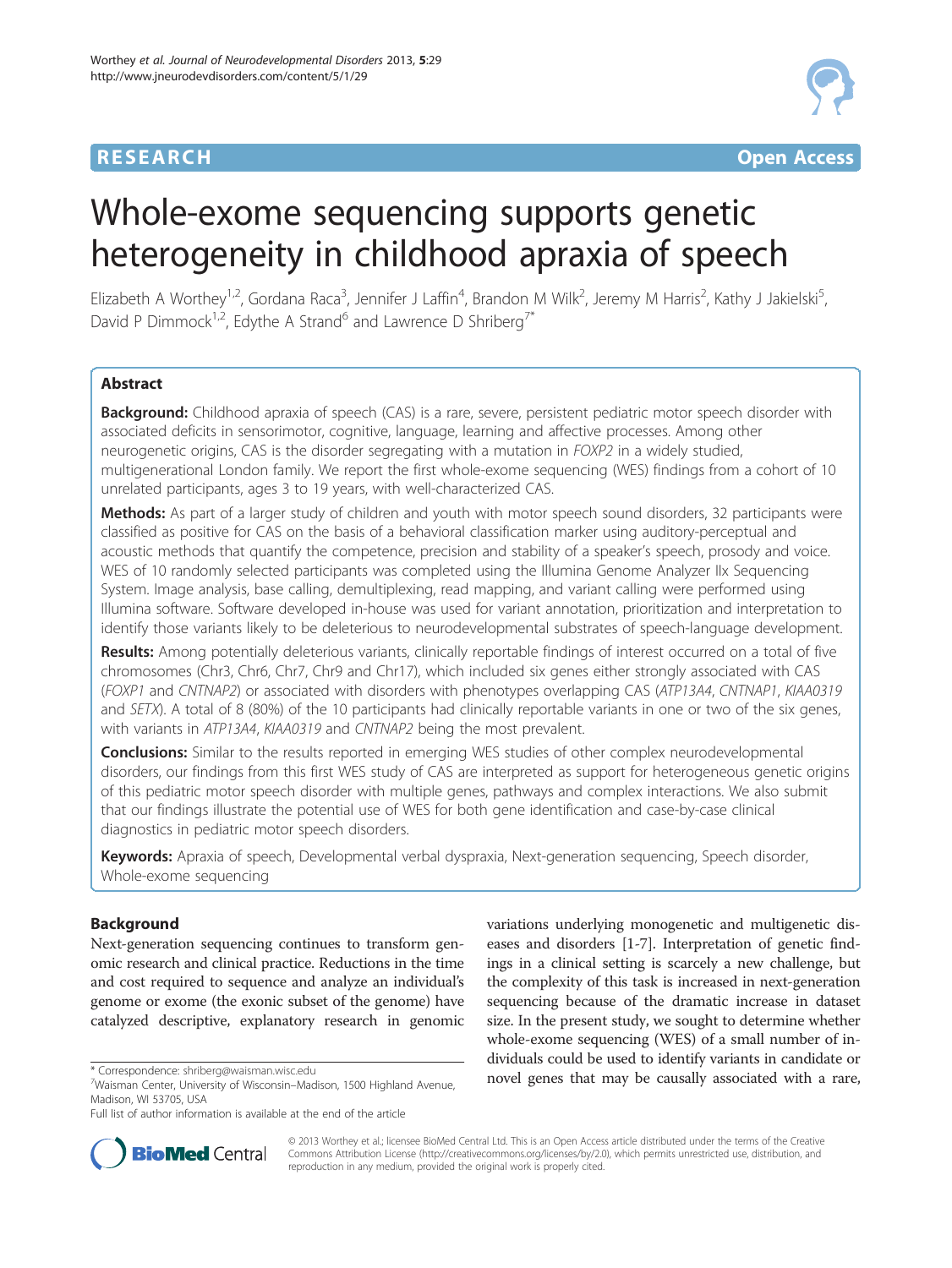severe, persistent motor speech disorder termed childhood apraxia of speech (CAS).

#### Childhood apraxia of speech

CAS, also termed developmental verbal dyspraxia in medical and international contexts, is "a neurological childhood (pediatric) speech sound disorder in which the precision and consistency of movements underlying speech are impaired in the absence of neuromuscular deficits (e.g., abnormal reflexes, abnormal tone)" [\[8](#page-12-0)]. As in other apraxias (for example, limb apraxia and nonverbal oral apraxia), only volitional (willful, purposeful) movement patterns are affected. The core speech-processing impairment in CAS is in transcoding linguistic representations into the plans for movements that produce articulate speech [\[9,10\]](#page-12-0). CAS can occur congenitally or be acquired anytime during the period of speech acquisition, nominally from birth to age nine years. Both onsets of CAS can occur idiopathically, in the context of a number of complex neurodevelopmental disorders or in association with a neurological event [\[11](#page-12-0)]. The severity of an individual's apraxia of speech throughout the lifespan can range from mild to severe, with more recent reviews indicating that individuals may normalize speech but not all prosodic features [[8,12\]](#page-12-0). A central question is whether neurocognitive and neuromotor processing deficits in CAS are substantially similar to those described in adult-onset apraxia of speech, which most frequently is consequent to stroke [[13,14\]](#page-12-0) but also occurs as a primary progressive disorder [\[15](#page-12-0)]. In the following sections, we review the findings reported in the literature for variants and genes associated with CAS.

## Childhood apraxia of speech and FOXP2

The first variant causally associated with CAS was a heterozygous missense mutation in the FOXP2 forkhead box gene segregating with non–word repetition task deficits and orofacial apraxia in half of the members of a multigenerational family ("KE") [\[16\]](#page-12-0). FOXP2 codes for a protein from the FOX family of winged helix/forkhead transcription factors. It is expressed widely in the fetal and adult brain, where it regulates the expression of other genes within and among cortical, basal ganglia and cerebellar circuits [[17,18](#page-12-0)]. The expression pattern is specific to defined neuronal subpopulations in these different structures (for example, deep layers of the cortex, medium spiny neurons of the striatum and Purkinje cells in the cerebellum). Deficits in these regions during embryogenesis and/ or postnatal development are risk factors for early and persistent speech-language disorder and associated cognitive, sensorimotor, learning and affective deficits [\[19,20](#page-12-0)].

In addition to other reports of participants with FOXP2 disruptions, some to all of whom had suspected CAS [[21](#page-12-0)-[24](#page-12-0)], several recent reports using contemporary inclusion criteria to identify CAS and other motor speech

disorders have replicated and extended the speechlanguage and neurocognitive phenotype associated with FOXP2. A two-part study series of a mother and daughter with CAS and a breakpoint in a balanced 7;13 translocation disrupting FOXP2 reported speech profiles consistent with both apraxia and dysarthria [\[20,25\]](#page-12-0). Recent neuroimaging studies of affected KE family members have also reported speech and neural substrates consistent with apraxia and dysarthria [\[26\]](#page-12-0). A report of a mother and son with CAS and a submicroscopic deletion of FOXP2 [[19](#page-12-0)] also described apraxia, dysarthria and cognitive language profiles similar to those in the KE family and the motherand-daughter studies [\[20,25\]](#page-12-0). In another report, investigators described a small de novo intragenic deletion of FOXP2 presumed to be causal for a severe motor speech disorder as well as for language and literacy deficits [\[27](#page-12-0)]. Behavioral findings in these studies support an emerging view that, in addition to the signature motor speech deficits of CAS and dysarthria, FOXP2 disruptions are associated with deficits in attentional, auditory-perceptual, sensorimotor, cognitive-linguistic and affective processes [[14,28](#page-12-0)]. In several studies in which suspected CAS and large-scale deletions that affect FOXP2 were reported, the large number of genes affected raises the possibility of modifier gene effects [\[22,24\]](#page-12-0). To date, in all cases in which smaller FOXP2 variants were associated with CAS, the variants were found in a heterozygous state [\[16,21,29,30](#page-12-0)].

A widely cited genetic study of 49 speakers (from several countries) suspected to have CAS identified only one participant (and two of his nuclear family members) with a mutation in FOXP2 [\[30](#page-12-0)]. Findings from this study and unpublished estimates of the attributable risk of FOXP2 for CAS have been interpreted to indicate that the risk is low (approximately 2%). The constraint on this interpretation is the high rates worldwide of false-positive diagnoses of CAS, which are estimated to be as high as 80% in the most comprehensive literature reviews currently available [\[8,12\]](#page-12-0), thus suggesting the likelihood of a high percentage of falsepositives in the previously referenced clinical sample of children suspected to have CAS [[30\]](#page-12-0). In a recent report of 24 participants whose suspected CAS was confirmed using a standardized classification procedure, one participant was found to have a FOXP2 mutation [[29](#page-12-0)], effectively increasing this clinical estimate of the attributable risk for CAS of a FOXP2 mutation or disruption to approximately 4%.

Reviews of the extensive avian and murine Foxp2 modeling literature, as well as the considerable literature on the role of this gene in evolutionary biology, are beyond the scope of the present paper. Reviews describe the array of Foxp2 model findings consistent with abnormal vocal development and performance (for example, disrupted synaptic plasticity in the striatum, cerebellar and radial glial cell abnormalities, abnormal esophageal development and mild to severe motor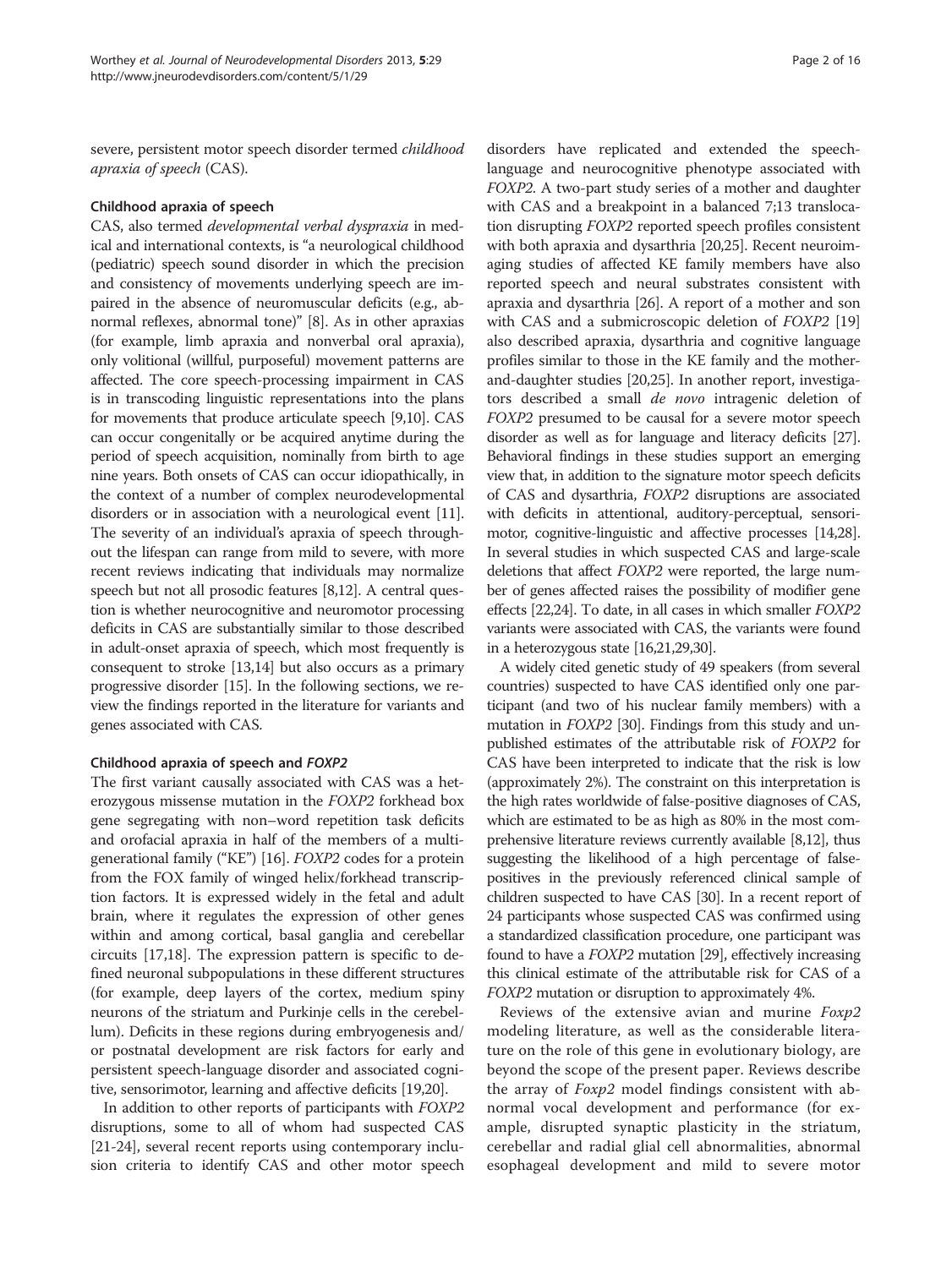impairment) (for example, see [\[31](#page-13-0)-[37\]](#page-13-0)). Homozygous null Foxp2 mice have cerebellar abnormalities with incompletely folded folia, as well as embryonic, neonatal or perinatal lethality, whereas the heterozygous mutation does not result in premature death but is associated with modest developmental delay, abnormal motor learning and a significant alteration in ultrasonic vocalization in response to parental separation (for example, see [[38-40](#page-13-0)]).

## Childhood apraxia of speech, CNTNAP2 and FOXP1

A number of additional candidate genes and variants have been described in the emerging CAS genetics literature and associated verbal traits and disorders literature. The widely studied CNTNAP2 gene encodes a member of the neurexin family, which functions in the vertebrate nervous system as cell adhesion molecules and receptors [\[41,42](#page-13-0)]. CNTNAP2 has been implicated in intellectual disability [\[43,44](#page-13-0)], cortical dysplasia-focal epilepsy syndrome and the related Pitt-Hopkins-like intellectual disability [[43](#page-13-0)], autism [\[41,45,46](#page-13-0)] and language impairment [\[47,48\]](#page-13-0). A recent review described CNTNAP2 in the context of neurogenetic networks during development and summarizes the known information on the regulation and function of this gene [\[49\]](#page-13-0). Notably, findings implicating CNTNAP2 in both autism [\[41](#page-13-0)] and language impairment without autism [\[47](#page-13-0)] suggest distinct CNTNAP2 pathways for verbal trait disorders, including CAS. In one study, investigators posited that variants in CNTNAP2 and FOXP1 may interact to contribute to the phenotype of an individual [\[50\]](#page-13-0). Several useful reviews of genetic findings in verbal trait disorders, including CAS, are available in the literature (for example, see [\[27,](#page-12-0)[36,51-55](#page-13-0)]).

## Childhood apraxia of speech in complex neurodevelopmental disorders

We have proposed that, especially in view of the low-point prevalence of idiopathic CAS, estimated at 1 per 1,000 to 1 per 3,000 in 3- to 6-year-old children in the general population [[8,12\]](#page-12-0), studying CAS in the context of complex neurodevelopmental disorders provides a rich source of comparative information on genomic pathways [[11](#page-12-0)]. CAS has been reported in association with a number of complex neurodevelopmental disorders, including galactosemia [\[56](#page-13-0)], rolandic epilepsy [[57-59\]](#page-13-0), 16p11.2 microdeletions [[60,61](#page-13-0)] and Williams-Beuren microduplication [\[62,63\]](#page-13-0). Preliminary reports also indicate speech phenotypes consistent with CAS in participants with Down syndrome [\[9](#page-12-0)] and 22q11 microdeletion syndrome [\[64\]](#page-13-0). Clearly, in addition to the singular finding that disruptions in FOXP2 are a sufficient (monogenic) cause of CAS, continuing research cited in a later section supports heterogeneous genomic pathways to CAS.

#### Statement of purpose

The study reported herein had two goals. The first was to identify, in a sample of well-characterized participants with idiopathic CAS, candidate genomic variants supporting literature trends indicating genetic heterogeneity in CAS. The term well-characterized is important because the most significant methodological problem in all studies of speech impairment consistent with CAS, including those in the literature on CAS in participants with FOXP2 mutations and disruptions, is the lack of consensus on the inclusionary criteria to classify participants as positive for CAS. The second goal was to evaluate the use of next-generation sequencing in the clinical establishment of disease pathogenicity in this and other pediatric motor speech disorders. Both goals are motivated by reports in other contexts of the significant clinical potential of sequencing for an eventual understanding of the genomic substrates of diseases and disorders [[65](#page-13-0)-[69\]](#page-13-0).

## Methods

#### **Participants**

Ten participants with the clinical diagnosis of CAS or suspected CAS were enrolled for a study of pediatric motor speech sound disorders. They were recruited and consented using procedures approved by institutional review boards at two collaborative sites. A trained examiner at each site administered the Madison Speech Assessment Protocol (MSAP), a lifespan assessment protocol for diagnostic classification of pediatric speech sound disorders, including CAS [[70,71\]](#page-14-0). A total of 15 speech tasks provide age-sex standardized scores on the competence, precision and stability of a speaker's speech, prosody and voice. Audiorecordings of the speech samples obtained from all MSAP tasks were processed using computer-aided methods for perceptual and acoustic analyses. Each of the 10 participants met classification criteria for CAS based on their standardized scores on a diagnostic marker of CAS and supplementary documentation with high to conclusive diagnostic accuracy [[9](#page-12-0)].

Table [1](#page-3-0) gives the phenotype information for the 10 participants. All participants were self-reported as white; no additional heritage information was collected. Individual phenotype information was obtained from the parent questionnaire, and direct assessment measures are cited in the Table [1](#page-3-0) footnotes. To maintain participant anonymity, individual participant data are aggregated in three developmental age groups.

The 10 participants were evenly divided by gender, a sampling outcome not representative of the 70% and higher prevalence of males typically reported in studies of idiopathic CAS [\[8,12\]](#page-12-0). Participants include three preschool children ages 3 to 6 years (age group A), three early school–age children ages 7 to 9 years (age group B) and four older participants ages 10 to 19 years (age group C).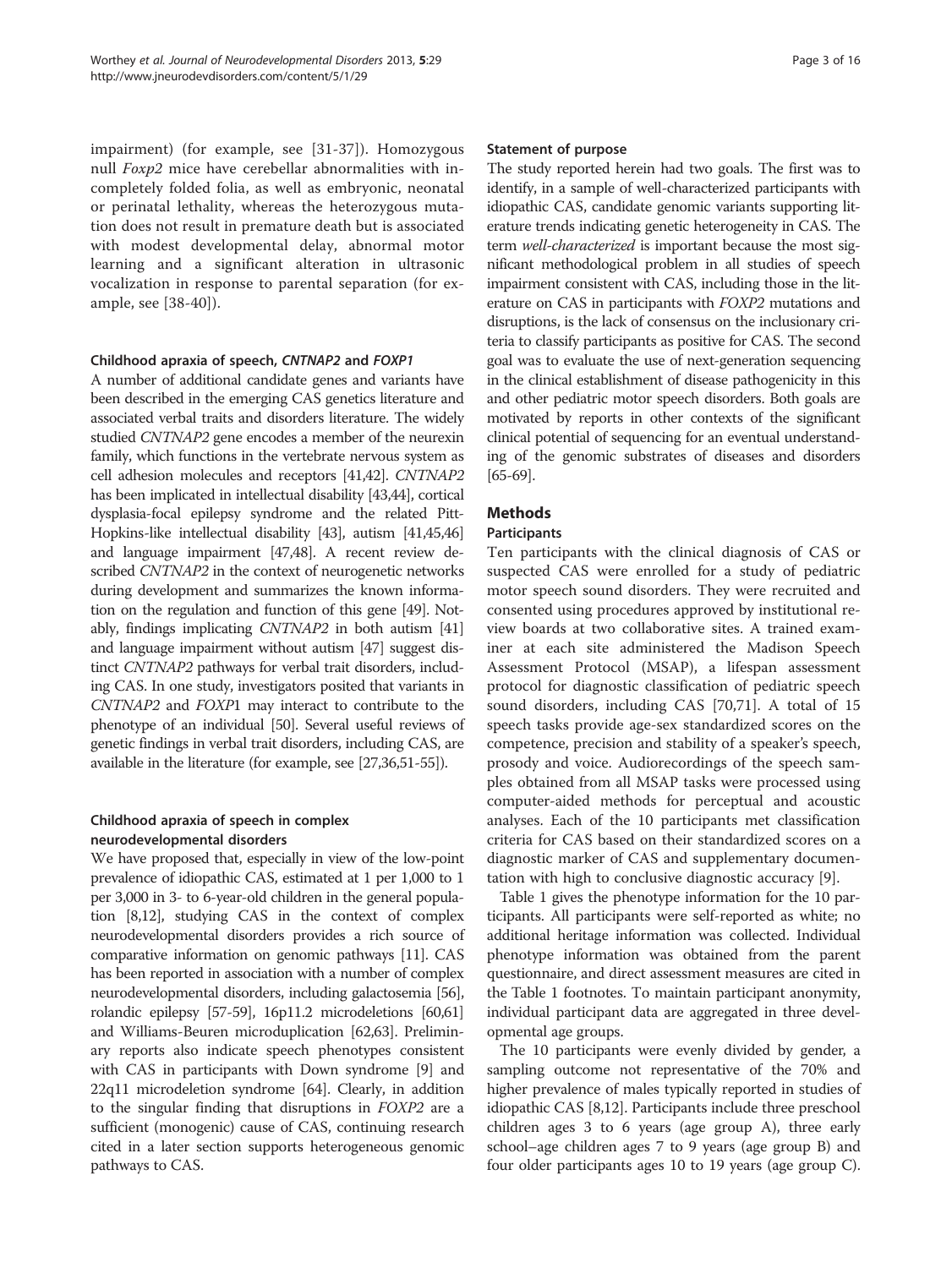| Participants              |    |                                |                               | Familial<br>status <sup>c</sup> | Cognitive<br>impairment <sup>d</sup> | Language<br>impairment |                                                                                          |           | Motor<br>impairment |                                |
|---------------------------|----|--------------------------------|-------------------------------|---------------------------------|--------------------------------------|------------------------|------------------------------------------------------------------------------------------|-----------|---------------------|--------------------------------|
| Participant Gender<br>no. |    | Age<br>group (yr) <sup>b</sup> | Years of<br>apraxia treatment |                                 |                                      |                        | Onset <sup>e</sup> Comprehension <sup>f</sup> Expression <sup>f</sup> Gross <sup>9</sup> |           |                     | Oral<br>nonverbal <sup>h</sup> |
|                           | M  |                                | $7+$                          | $^{+}$                          | $^{+}$                               | $^{+}$                 | $+$                                                                                      | $^{+}$    | $^{+}$              | $^{+}$                         |
|                           | M  | A                              | ζ                             |                                 |                                      |                        |                                                                                          |           | $^{+}$              | <b>ND</b>                      |
|                           | F  |                                | 6                             | <b>ND</b>                       |                                      | $^{+}$                 | $^{+}$                                                                                   | $^{+}$    | <b>ND</b>           | <b>ND</b>                      |
|                           | M  |                                | 6                             |                                 |                                      | $+$                    | $^{+}$                                                                                   |           |                     | $^{+}$                         |
|                           | F. |                                | $7+$                          |                                 | $\! +$                               | $+$                    | $^{+}$                                                                                   | $^{+}$    | $^{+}$              | <b>ND</b>                      |
| 6                         | F  | Α                              | 5                             |                                 |                                      | $^{+}$                 | $^{+}$                                                                                   | $^{+}$    | $^{+}$              | $^{+}$                         |
|                           |    | <sub>B</sub>                   |                               |                                 |                                      | <b>ND</b>              |                                                                                          |           | $^+$                | $^+$                           |
| 8                         | M  | B                              |                               |                                 | $\hskip 0.025cm +$                   | $+$                    | <b>ND</b>                                                                                | <b>ND</b> |                     |                                |
| 9                         |    | A                              |                               |                                 |                                      | $^{+}$                 | $^{+}$                                                                                   |           | $^+$                | $^+$                           |
| 10                        | Μ  | B                              |                               |                                 |                                      |                        |                                                                                          |           |                     |                                |

<span id="page-3-0"></span>Table 1 Phenotype data for 10 participants with childhood apraxia of speech<sup>a</sup>

<sup>a</sup>Plus signs indicate impairment. Blank cells indicate negative history or performance within normal limits. ND indicates no available data. <sup>b</sup>Age groups: A = 3 to 6 years;  $\bar{\bf B}$  = 7 to 9 years; C = 10 to 19 years. <sup>c</sup>One or more nuclear family members with a verbal trait disorder, including speech disorder, language disorder, reading disorder, cognitive disability or learning disability. <sup>d</sup>Composite IQ <85 [\[72](#page-14-0)]. <sup>e</sup>Late onset of babbling, first word, two words together or short phrases per parent report, <sup>f</sup>Listening Comprehension and Oral Expression Scales standard scores <85 [[73](#page-14-0)]. <sup>9</sup>Parent report or history of physical or occupational therapy. <sup>h</sup>Oral nonverbal motor assessment tasks.

The number of years of treatment for the oldest participants documents the persistence of CAS. For many to most individuals with CAS, residual speech-language deficits persist over the lifespan, frequently including residual speech errors, inappropriate pausing, inappropriate linguistic stress and slow speech rate [\[9](#page-12-0)].

Familial aggregation was considered to be positive if one or more of the participant's nuclear family members had a history of any type of speech sound disorder, adjusted for missing data. The 56% familial aggregation rate in Table 1 is consistent with familial aggregation estimates for convenience samples of children with the most common form of speech sound disorder, termed speech delay [\[74](#page-14-0)], supporting the likelihood that at least some forms of both idiopathic speech delay and idiopathic CAS are inherited. The design of the present study did not allow for follow-up segregation analyses. Although a history of other forms of speech disorders was present in family members, the case history information indicated that none of the 10 participants had a nuclear family member with a clinical diagnosis of CAS.

The profiles of cognitive, language and motor impairment characteristics of the 10 participants with CAS were similar to those summarized in the two most recent comprehensive reviews of CAS research [\[8,12\]](#page-12-0). Profiles were also similar to behavioral data in these domains for affected family members in three published reports of families with FOXP2 mutations [[19](#page-12-0)]. Adjusted for missing data, 30% of this sample of 10 participants with idiopathic CAS met assessment criteria for cognitive disability, 100% were delayed in the onset of speech and language, and 78% had active, persistent impairments in either or both language comprehension and language expression. Last,

89% and 100% of participants, respectively, had some level of impairment in gross motor and oral nonverbal movements. As discussed elsewhere and cited previously, these behavioral profiles of CAS are consistent with emerging perspectives on CAS as a multiple-domain disorder involving deficits in auditory-perceptual encoding and memory processes in addition to the signature motor speech deficit [[14\]](#page-12-0).

## FOXP2 sequencing

All 10 participants were evaluated for FOXP2 mutation status by sequencing each of the seventeen FOXP2 coding exons [NCBI:NM\_014491.3]. The exons were amplified by polymerase chain reaction (PCR) (AmpliTaq Gold PCR Master Mix; Applied Biosystems, Carlsbad, CA, USA) using oligos referenced elsewhere [[29](#page-12-0)]. PCR amplification and amplicon size were verified by gel electrophoresis. Sequences of each PCR amplicon were generated in both forward and reverse direction sequencing reactions using the BigDye Terminator v3.1 Cycle Sequencing Kit (Applied Biosystems), purified with AxyPrep Mag DyeClean beads (Axygen Biosciences, Union City, CA, USA) and run using either an ABI 3730xl or 3130xl DNA Analyzer (Applied Biosystems). No FOXP2 variants of note were identified.

## Whole-exome sequencing: primary and secondary analysis

We completed WES for each participant by subjecting whole-blood–derived genomic DNA to in-solution hybrid capture and Illumina sequencing. Library preparation, sequencing, read mapping and variant calling were performed at the University of Wisconsin Biotechnology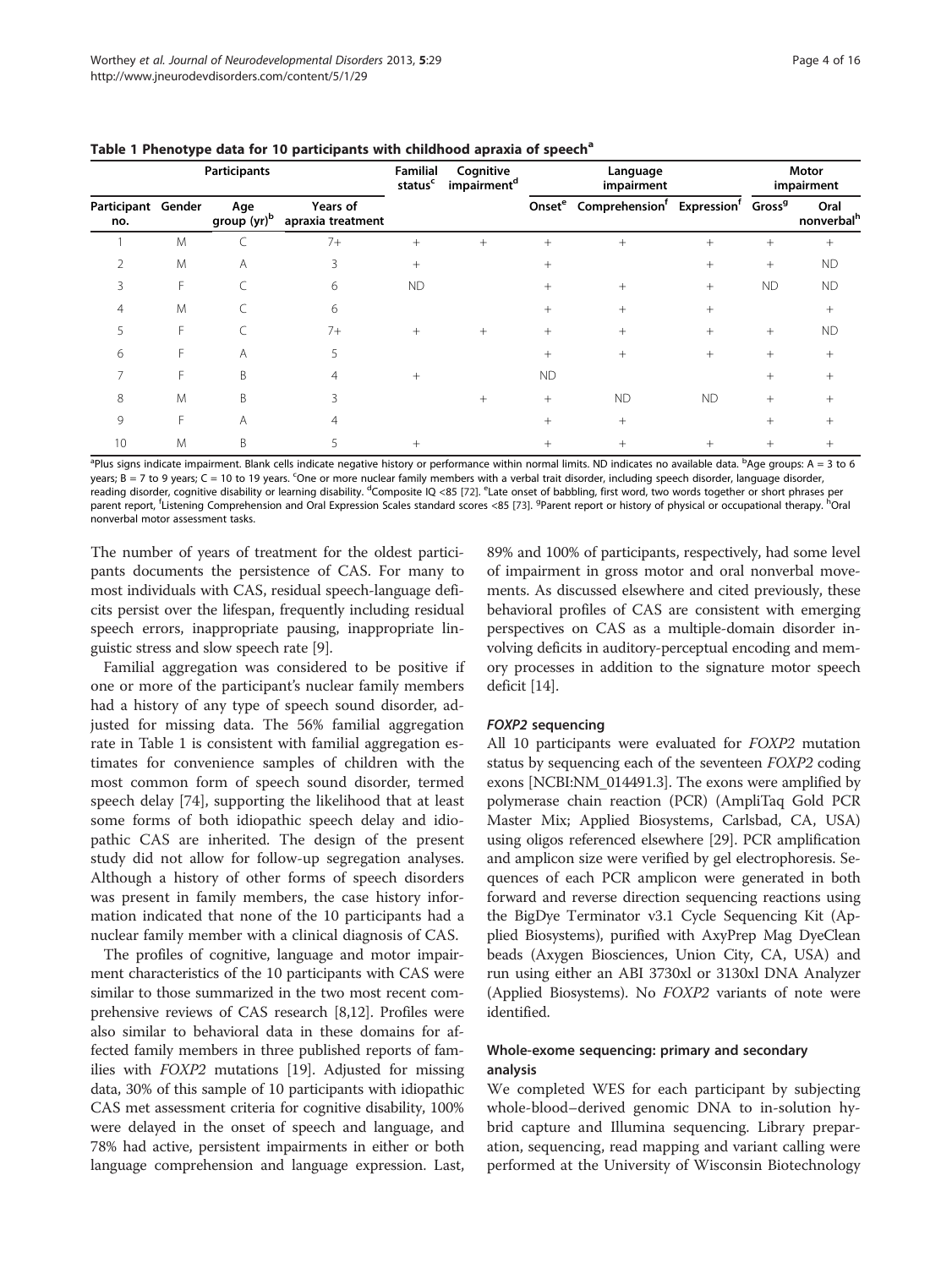Center DNA Sequencing Facility using the Genomic DNA Sample Prep Kit (Illumina, Inc, San Diego, CA, USA) with the following modification to the manufacturer's protocol: DNA was sheared using the Bioruptor XL (Diagenode sa, Liege, Belgium) for 30 minutes using a cycle of 30 seconds on followed by 30 seconds off on high power. After adapter ligation, samples were sizeselected to an average size of  $300 \pm 50$  bp using an Invitrogen E-Gel SizeSelect 2% Agarose Gel (Life Technologies, Grand Island, NY, USA). Solution hybrid capture was performed on the completed libraries using the Agilent SureSelect Human All Exon Capture System (Agilent Technologies, Santa Clara, CA, USA), either 38 Mb (participants 3, 5, 6, 7 and 8) or 50 Mb (participants 1, 2, 4, 9 and 10) with minimal modification of the manufacturer's protocol.

The finished libraries were quantified using PicoGreen fluorometric dye (Life Technologies), and quality was assessed using the Agilent Bioanalyzer with DNA 1000 Kit chips (Agilent Technologies). Completed libraries were sequenced using the Illumina Genome Analyzer IIx Sequencing System (paired-end 75-bp reads). Sequencing produced between 23 million and 45 million passing filter reads per library. Reads were mapped to the human reference genome assembly, and variant calling (for substitutions, insertions and deletions) was performed using Illumina Consensus Assessment of Sequence and Variation (CASAVA) software. Because of the noted lack of maturity of the available exome-based structural variant calling algorithms [\[75\]](#page-14-0), we did not undertake calling of this class of variants. Table [2](#page-5-0) provides information on the sequencing runs and output. Although there is variation, exome sequencing for all samples was carried out to sufficient depth to differentiate sequencing or mapping errors from heterozygous or homozygous variants. An average of 116,836 high-quality variants were called per sample.

## Tertiary analysis

Tertiary analysis aimed at identifying candidate diseasecausing variants was performed using CarpeNovo, a tertiary sequencing analysis software platform developed to support the Genomic Medicine Clinic and Program at Medical College of Wisconsin/Children's Hospital of Wisconsin (MCW/CHW). This Java- and Oracle-based platform has been used at MCW/CHW to identify causative mutations in a variety of disorders (for example, see [\[67,69\]](#page-13-0)) and has undergone the rigorous testing and validation required for use in this clinical setting. Upward of 100 annotations were tagged to each of the WES-identified variants. CarpeNovo was subsequently used to prioritize some and deprioritize other variants to produce a targeted subset of compelling variants within known or novel candidate genes. Specifically, we prioritized the variants guided by the six assumptions outlined in the paragraphs below.

First, because CAS is a rare disorder and mutations reported to be associated with the phenotype or overlapping phenotypes (for example, autism) have also been novel or rare, we expected the candidate variants to have a low allele frequency within control populations. We therefore deprioritized found variants that have an allele frequency greater than 0.3% in the Single-Nucleotide Polymorphism Database, build 137; the National Heart, Lung, and Blood Institute Exome Sequencing Project 6500 dataset obtained via the Exome Variant Server ftp site; the 1000 Genomes Project variant dataset available from their download site; or our in-house–derived dataset of 128 exomes or genomes.

Second, we prioritized variants based on their likelihood of being deleterious to the normal functioning of the genomic feature, following the American College of Medical Genetics and Genomics (ACMG) guidelines on classification of variants (outlined in Table [3\)](#page-5-0). Specifically, variants were prioritized into three classes: (1) variants already shown to impact function of the underlying genomic feature (for example, transcript, binding site and promoter); (2) variants of a type likely to impact the function of the underlying feature, that is, premature stop causing, start codon altering, canonical splice site altering, read-throughs of the stop codon and frame shift causing insertions or deletions; and (3) variants of a type that may or may not alter the function of the feature, that is, near–splice site variants (within 10 bases of splice sites), in-frame insertions and deletions within protein-coding regions and protein-coding nonsynonymous (NS) changes that were predicted to be damaging by algorithms designed to predict the effect of such changes, that is, PROVEAN (Protein Variation Effect Analyzer), SIFT (Scale Invariant Feature Transform), Mutation Assessor, Condel and PolyPhen-2. The remaining variants either could not be prioritized on impact owing to insufficient data or would not be prioritized because they were unlikely to cause an effect. Variants that, upon further analysis, were shown to be undeniably associated with a phenotype with no conceivable overlap with CAS (based on expert interpretation) were also excluded from further consideration.

Third, to exclude sequencing or mapping errors, we deprioritized variants present in fewer than 10% of reads at that position.

Fourth, we considered variants supporting an autosomalrecessive mode of inheritance and variants exerting their effects in a dominant fashion. Although we did not place a specific filter on zygosity, we did hypothesize that (1) a variant giving rise to a single defective allele may well be sufficient to alter speech and language development while leaving other gene functions intact [[23](#page-12-0)[,32,35\]](#page-13-0), and (2) a homozygous variant or compound heterozygote would lead to a more severe or different phenotype.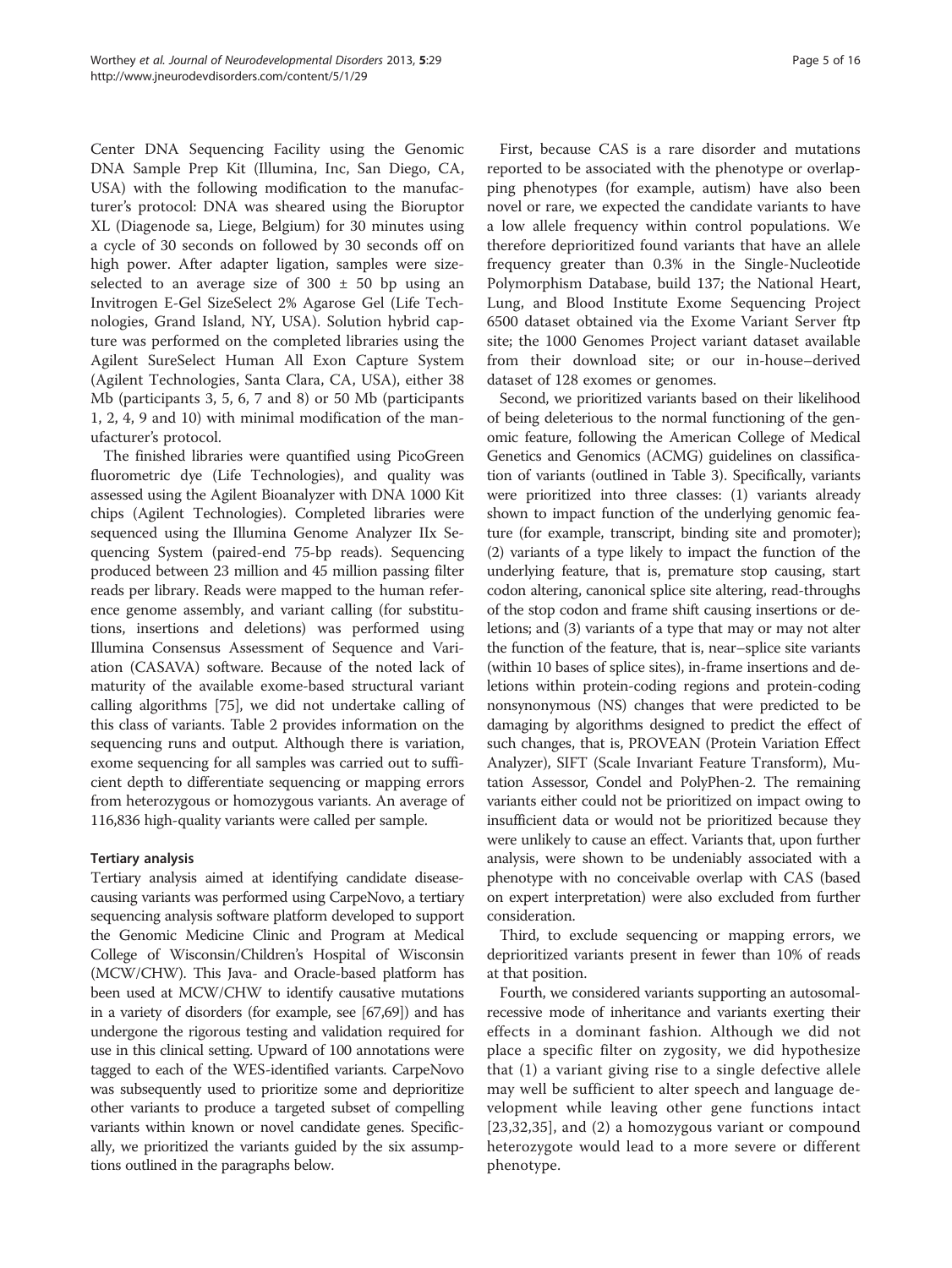| <b>Participants</b> | Exon capture | No. of lanes   | No. of total reads passing filter | Average coverage (80% on target) |
|---------------------|--------------|----------------|-----------------------------------|----------------------------------|
|                     | 50 Mb        |                | 39,188,279                        | 94X                              |
| 2                   | 50 Mb        |                | 40,950,124                        | 98X                              |
| 3                   | 38 Mb        |                | 15,076,800                        | 48X                              |
| 4                   | 50 Mb        |                | 45,037,091                        | 108X                             |
| 5                   | 38 Mb        | 2              | 24,806,520                        | 78X                              |
| 6                   | 38 Mb        | 2              | 20,198,040                        | 64X                              |
| $\overline{ }$      | 38 Mb        |                | 26,815,926                        | 84X                              |
| 8                   | 38 Mb        | $\overline{2}$ | 35,035,920                        | 110X                             |
| 9                   | 50 Mb        |                | 42,500,956                        | 102X                             |
| 10                  | 50 Mb        |                | 23,439,839                        | 56X                              |

<span id="page-5-0"></span>Table 2 Sequencing run statistics

Fifth, given the existing CAS associations with FOXP1, FOXP2 and CNTNAP2, we postulated that we might not be looking for a single gene, but rather for variants in multiple genes giving rise to speech production defects within neurologic networks. All variants within known CAS genes were reviewed, as were variants in genes that had been identified as genes of interest in another sample. Attempts to require that the candidate variants or genes be shared across all or the majority of samples were not fruitful.

Sixth, we excluded variants previously confirmed, inhouse or externally, to be neutral polymorphisms.

Following prioritization, 401 variants on average per sample remained under consideration (about 0.34%). In some cases, variants that did not meet these criteria were reviewed, including those within known CAS genes or genes associated with a phenotype with a potential genetic overlap with CAS (including dyslexia and other types of speech impairment) or in genes that had been identified as being of interest in another sample. Each variant was considered based on variant-specific and feature-level functional data. A variety of automated data sources (the Human Genome Mutation Database and the Online Mendelian Inheritance in Man database) and manually accessed data sources (Ingenuity Systems IPA pathway analysis tool (Ingenuity Systems, Redwood City, CA, USA), the GeneCards compendium (<http://www.genecards.org/>), the Rat Genome Database [\(http://rgd.mcw.edu/](http://rgd.mcw.edu/)), the Mouse Genome Informatics database [\(http://www.informatics.jax.](http://www.informatics.jax.org/) [org/\)](http://www.informatics.jax.org/) and PubMed (<http://www.ncbi.nlm.nih.gov/pubmed/>)) were used to examine the function for each candidate. Pathway analyses were also performed to determine whether any

Table 3 Summary data on variants by classification status<sup>a</sup>

|                                                             | Average gene count | Gene range              | Average variant count | Variant range           |
|-------------------------------------------------------------|--------------------|-------------------------|-----------------------|-------------------------|
| Highly likely deleterious and rare (<0.03)                  | 49.40              | (44 to 54)              | 59.20                 | $(53 \text{ to } 66)$   |
| Rare $(<0.03$ ) and premature stop                          | 17.40              | $(16 \text{ to } 27)$   | 21.80                 | (19 to 27)              |
| Rare (<0.03) and read-through                               | 0.25               | (0 to 1)                | 0.40                  | (0 to 1)                |
| Rare (<0.03) and start codon changing                       | 0.00               | (0 to 1)                | 0.60                  | (0 to 1)                |
| Rare $(<0.03$ ) and splice site                             | 6.40               | (3 to 8)                | 6.40                  | (3 to 8)                |
| Rare (<0.03) and frame shift insertion                      | 15.40              | (12 to 20)              | 17.60                 | (13 to 22)              |
| Rare (<0.03) and frame shift deletion                       | 11.80              | $(6 \text{ to } 17)$    | 12.00                 | (6 to 17)               |
| Possibly deleterious and rare (<0.03)                       | 207.00             | (181 to 219)            | 239.80                | (238 to 249)            |
| Damaging HumVar PolyPhen NS change                          | 114.60             | $(105 \text{ to } 127)$ | 137.20                | $(120 \text{ to } 152)$ |
| Damaging SIFT NS change                                     | 96.00              | $(78 \text{ to } 111)$  | 130.40                | $(111$ to $153)$        |
| Protein coding in-frame insertion                           | 2.00               | (0 to 6)                | 2.00                  | (0 to 6)                |
| Protein coding in-frame deletion                            | 4.20               | (0 to 6)                | 4.20                  | (0 to 6)                |
| Intronic near-splice                                        | 86.20              | $(76 \text{ to } 84)$   | 91.80                 | (78 to 101)             |
| Any clinical association and rare $(\leq 0.03)$             | 11.80              | (1 to 16)               | 12.60                 | (1 to 14)               |
| Prioritized clinically associated with CAS but not rare     | 0.40               | (0 to 1)                | 0.40                  | (0 to 1)                |
| Prioritized clinically associated with CAS and rare (<0.03) | 0.40               | (0 to 1)                | 0.40                  | (0 to 1)                |

<sup>a</sup>CAS, childhood apraxia of speech; NS, nonsynonymous; SIFT, Scale Invariant Feature Transform.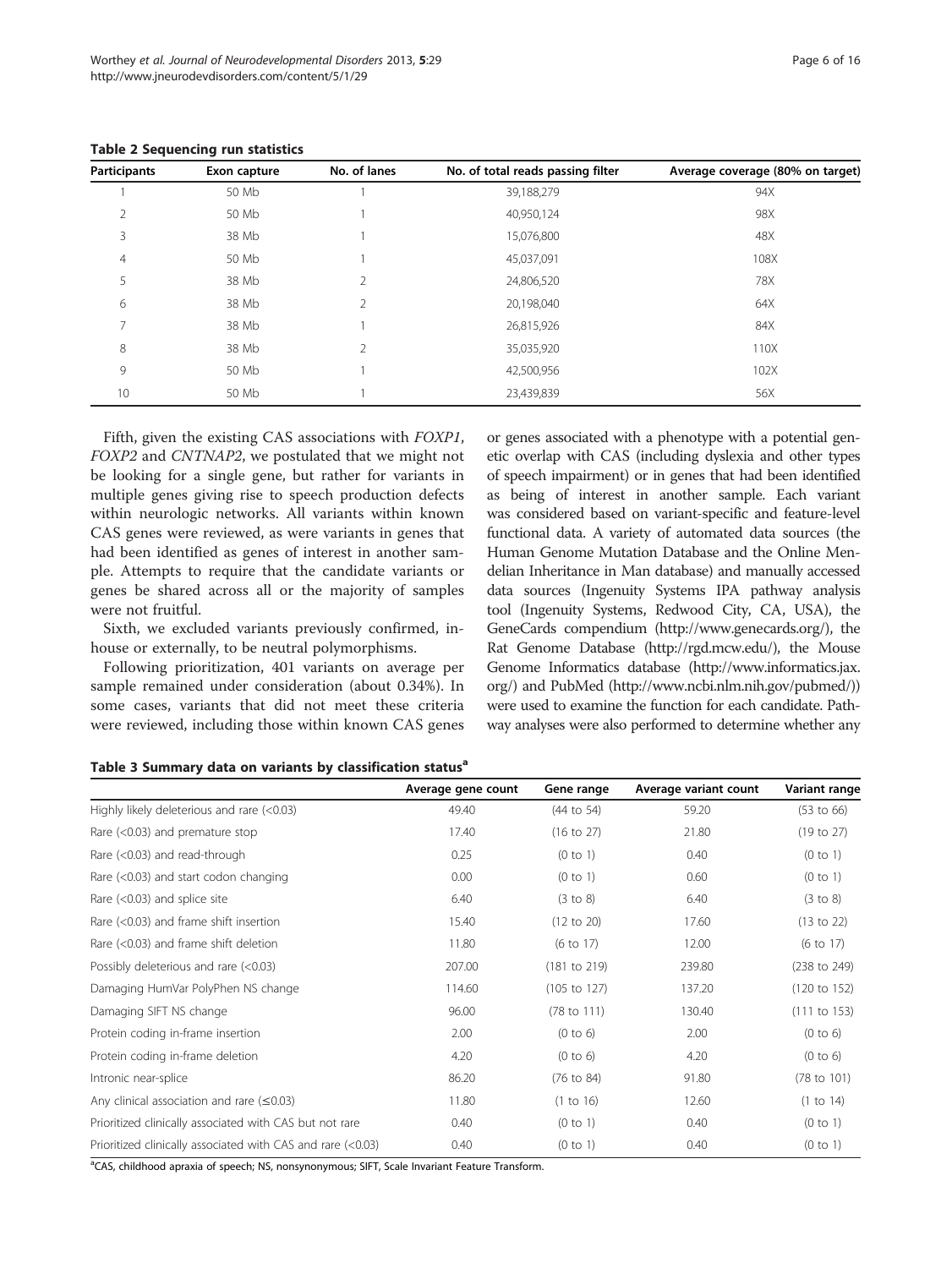of the candidates shared pathways of interest for this disorder. For each variant, the variant impact and the functional association were analyzed in unison to identify pairings resulting in reportable findings (that is, where there was a likely impact and the function was already or could be associated with CAS). The process was performed for each of the 10 samples to identify variants potentially associated with altered neural substrates for verbal traits.

## Sanger validation

All candidate variants that met evidence thresholds for clinical reporting were validated. When available, we used resequencing amplicons (RSA) primers that have been previously designed to cover coding regions in a selection of genes. For regions that did not have RSA primers available, we designed primers using PrimerQuest Software (Integrated DNA Technologies, Coralville, IA, USA). We performed PCR using 10 ng of DNA and performed Sanger capillary sequencing of the PCR product using forward and reverse primers on an ABI 3130xl Genetic Analyzer.

## Results and discussion

For 8 (80%) of the 10 participants, the methods above identified likely pathogenic variants or variants of uncertain significance (VUS) in genes that have previously been shown to be causally associated with CAS or closely related phenotypes. In other participants, we identified likely pathogenic variants in genes of uncertain significance (GUS). To be clear, we used an annotation of VUS in the same way that it is used in a diagnostic laboratory according to the ACMG guidelines. This definition indicates that we believe the variants to be excellent candidates for causation of CAS in these participants. VUS and GUS findings will require follow-up studies to determine whether associations reach levels required for clinical support, either through development of functional assays or by confirmation of the association through identification of causative variants in additional unrelated individuals with CAS. In two participants, we did not identify any reportable findings. Table [4](#page-7-0) and Table [5](#page-8-0) provide a summary of these highest-priority variants identified in each of the participants for each of the 10 participants. With regard to the two goals of this study, we report not only the pathogenic/likely pathogenic variants but also the VUS and GUS findings that could be pathogenic with external confirmation. The following discussion is ordered by findings for six genes.

## FOXP1

Participant 8 has a heterozygous novel variant yielding a NS amino acid change in FOXP1 (p.Ile107Thr) predicted to be damaging by PROVEAN, SIFT, Mutation Assessor, Condel and PolyPhen-2. Isoleucine at this position in the amino acid sequence is absolutely conserved down to fish and lies in a highly conserved region of the protein.

FOXP1 is expressed in particular neuronal subpopulations in the developing brain [[76-78\]](#page-14-0), but its precise roles in brain development have yet to be defined. In animal models, homozygous loss of FOXP1 causes embryonic, neonatal or perinatal lethality with abnormal cardiovascular system development, including outflow tract septation, ventricular septal defects, abnormal cardiac valve morphology, decreased and irregular heart rate, disorganized myocardium, thin ventricular compact zone and edema [[79\]](#page-14-0). In other studies, homozygous FOXP1 knockouts have shown alterations in development of motor neurons in the spinal cord [\[76,80,81](#page-14-0)]. In contrast, mice with heterozygous FOXP1 disruption develop normally with regard to their cardiovascular system [[79](#page-14-0)].

FOXP1 is known to have a global impact on neural development and has been associated with CAS in a number of reports [\[82](#page-14-0)]. Another study [[83\]](#page-14-0) reported two de novo heterozygous mutations (one small deletion and R525X) in the FOXP1 gene in two unrelated children with moderate intellectual disability, expressive language deficits and autistic features. WES was recently used to identify variants in FOXP1 causing a frame shift and premature stop codon in an individual with intellectual disability, severe autism spectrum disorder and delayed language [[50\]](#page-13-0).

In another study, a heterozygous 785-kb deletion in 3p14.1 that affected FOXP1, EIF4E3, PROK2 and GPR27 was identified in a participant with speech delay, contractures, hypertonia and blepharophimosis [\[59\]](#page-13-0). The effect was attributed to FOXP1, but the effects of PROK2 and GPR27 are unclear, particularly given their known role in developmental delay [\[59](#page-13-0)]. Additional support for the effects of FOXP1 in this case is provided by a study that identified a 1-Mb interstitial 3p14.1 microdeletion including the entire coding region of FOXP1 in an adult with a recognizable phenotype of autism, motor incoordination, dysmorphic features and severe speech delay [[84\]](#page-14-0). Another study provided additional evidence of involvement due to a deletion exclusively affecting the FOXP1 gene in a child with motor development delay and impaired language acquisition [[57\]](#page-13-0). It was noted that the presence of a Chiari malformation type I (cerebellar tonsil abnormality) in this individual could also have caused or contributed to motor and speech development delay. Large de novo heterozygous deletions affecting FOXP1 and other genes were also found in three individuals with moderate intellectual disability, gross motor delay and severe speech and language impairment characterized by delayed onset of speech, dysgrammatism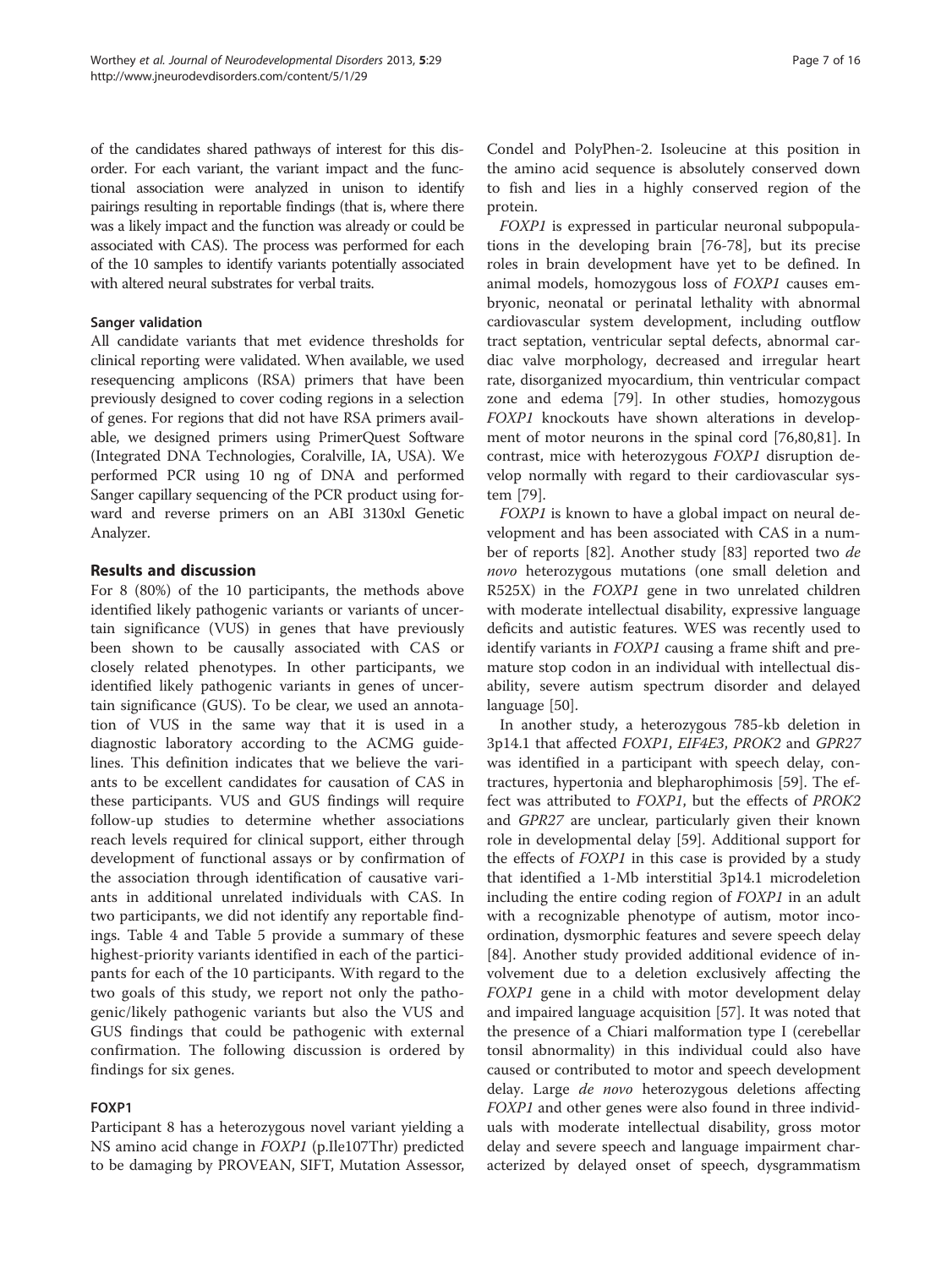| <b>Participants</b> | Genes                  | Chromosomes      | Coordinates                | <b>EVS allele frequency</b> | <b>TGP allele frequency</b> | dbSNP ID   | Zygosity     | Reads supporting call (%) |
|---------------------|------------------------|------------------|----------------------------|-----------------------------|-----------------------------|------------|--------------|---------------------------|
|                     | ATP13A4                | Chr3             | 193,171,979-193,171,979    | 0.0886                      | 0.05576                     | rs35424709 | Heterozygous | 60.47                     |
|                     | KIAA0319               | Chr <sub>6</sub> | 24,588,884-24,588,884      | 0.427                       | 0.234                       | rs4504469  | Heterozygous | 52.08                     |
| $\overline{2}$      | ATP13A4                | Chr <sub>3</sub> | 193,171,979-193,171,979    | 0.0886                      | 0.05576                     | rs35424709 | Heterozygous | 45.76                     |
| 3                   | No reportable findings |                  |                            |                             |                             |            |              |                           |
| 4                   | CNTNAP2                | Chr7             | 148,106,475 to 148,106,477 | Not found                   | Not found                   | Not found  | Heterozygous | 74.36                     |
|                     | ATP13A4                | Chr <sub>3</sub> | 193,171,979-193,171,979    | 0.0886                      | 0.05576                     | rs35424709 | Heterozygous | 53.97                     |
| 5                   | No reportable findings |                  |                            |                             |                             |            |              |                           |
| 6                   | CNTNAP2                | Chr7             | 146,372,040-146,372,040    | Not found                   | Not found                   | Not found  | Heterozygous | 38.46                     |
| 7                   | CNTNAP1                | Chr17            | 38,101,263-38,101,263      | Not found                   | Not found                   | Not found  | Heterozygous | 40                        |
| 8                   | FOXP1                  | Chr <sub>3</sub> | 71,185,577-71,185,577      | Not found                   | Not found                   | Not found  | Heterozygous | 93.33                     |
| 9                   | KIAA0319               | Chr <sub>6</sub> | 24,588,884-24,588,884      | 0.427                       | 0.234                       | rs4504469  | Heterozygous | 41.96                     |
|                     | <b>SETX</b>            | Chr9             | 135,204,010-135,204,010    | 0.0009                      | 0.0096                      | Not found  | Heterozygous | 48.17                     |
| 10                  | CNTNAP2                | Chr7             | 148,106,475 to 148,106,477 | Not found                   | Not found                   | Not found  | Heterozygous | 74.36                     |
|                     | KIAA0319               | Chr <sub>6</sub> | 24,588,884-24,588,884      | 0.427                       | 0.234                       | rs4504469  | Heterozygous | 57.5                      |

<span id="page-7-0"></span>Table 4 Summary of most highly prioritized variants in each study participant<sup>a</sup>

adbSNP, Single-Nucleotide Polymorphism Database; EVS, Exome Variant Server; TGP, 1000 Genomes Project.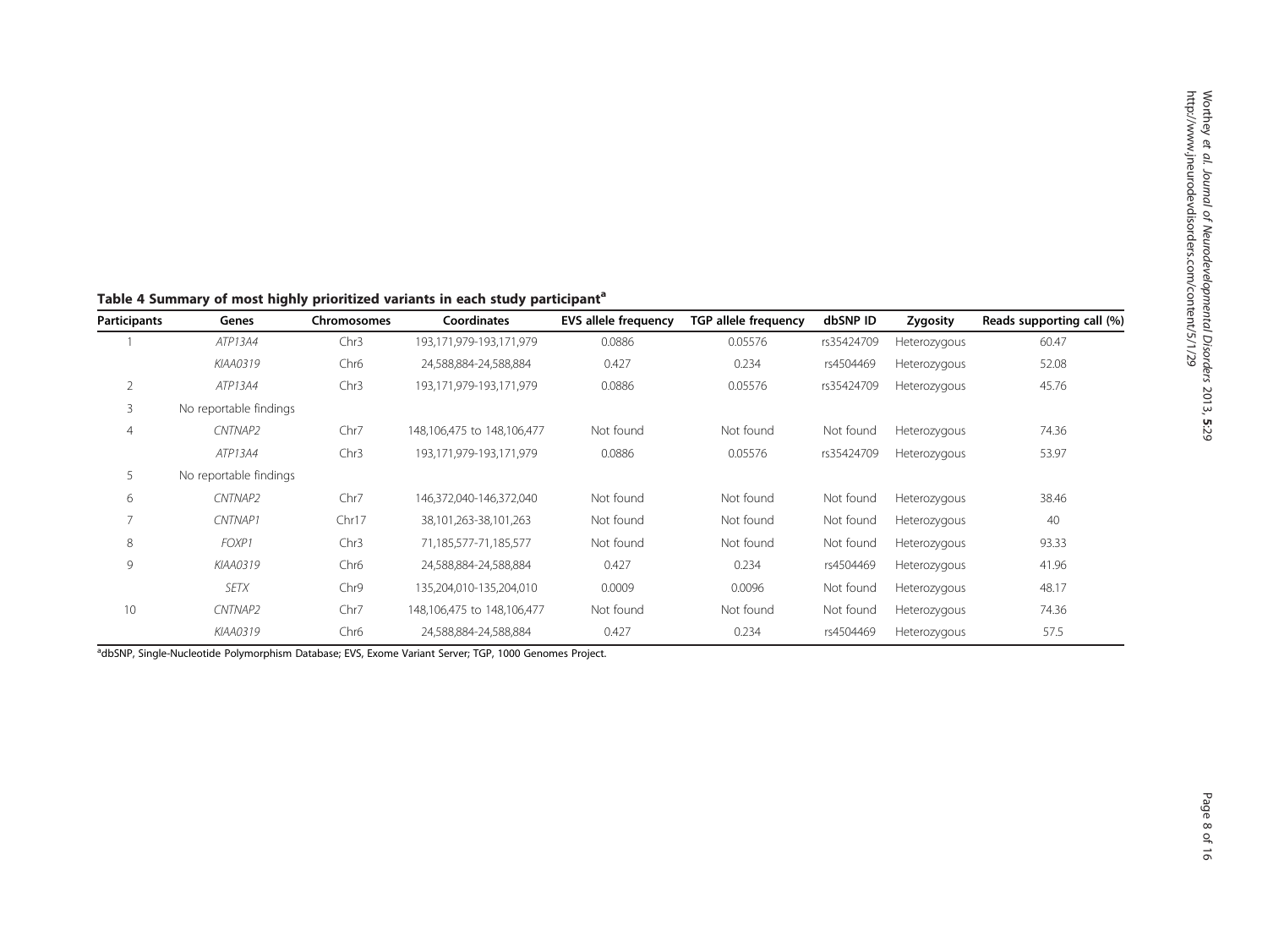| <b>Participants</b> | Genes                     | -<br>. .<br><b>Total depth</b><br>coverage | Impact           | <b>Nucleotide</b><br>description | Protein<br>position | <b>Associated</b><br>phenotype                            | <b>Functional</b><br>association                                                       | Report<br>category   |
|---------------------|---------------------------|--------------------------------------------|------------------|----------------------------------|---------------------|-----------------------------------------------------------|----------------------------------------------------------------------------------------|----------------------|
| $\mathbf{1}$        | ATP13A4                   | 43                                         | NS damaging      | q.1938A>T                        | p.Glu646Asp         | ASD, CAS                                                  | Postulated roles in the developing<br>nervous system and early<br>neuronal development | <b>VUS</b>           |
|                     | KIAA0319                  | 96                                         | NS damaging      | c.931G > A                       | p.Ala311Thr         | Developmental dyslexia, SLI                               | Adhesion between<br>migrating neurons<br>radial glial fibers                           | <b>VUS</b>           |
| $\overline{2}$      | ATP13A4                   | 59                                         | NS damaging      | q.1938A>T                        | p.Glu646Asp         | ASD, CAS                                                  | Postulated roles in the developing<br>nervous system and early<br>neuronal development | <b>VUS</b>           |
| 3                   | No reportable<br>findings |                                            |                  |                                  |                     |                                                           |                                                                                        |                      |
| $\overline{4}$      | CNTNAP2                   | 39                                         | Splice consensus | c.3714-7insTTG                   | N/A                 | Intellectual delay, ASD, CAS                              | Local differentiation of axons<br>into distinct functional subdomains                  | <b>VUS</b>           |
|                     | ATP13A4                   | 63                                         | NS damaging      | q.1938A>T                        | p.Glu646Asp         | ASD, CAS                                                  | Postulated roles in the developing<br>nervous system and early<br>neuronal development | VUS                  |
| 5                   | No reportable<br>findings |                                            |                  |                                  |                     |                                                           |                                                                                        |                      |
| 6                   | CNTNAP2                   | 52                                         | NS damaging      | c.511C > T                       | p.Arg171Cys         | Intellectual delay, ASD, CAS                              | Local differentiation of<br>axons into distinct functional<br>subdomains               | Likely<br>pathogenic |
| 7                   | CNTNAP1                   | 10                                         | NS damaging      | c.3191G>A                        | p.Arg1064Gln        | No human phenotype                                        | Formation and maintenance<br>of neuronal cell connections                              | VUS in GUS           |
| 8                   | FOXP1                     | 15                                         | NS damaging      | c.320T>C                         | p.lle107Thr         | Developmental delay, expressive language<br>deficits, ASD | Regulation of gene transcription<br>during development                                 | Likely<br>pathogenic |
| 9                   | KIAA0319                  | 112                                        | NS damaging      | c.931G > A                       | p.Ala311Thr         | Developmental dyslexia, SLI                               | Adhesion between migrating<br>neurons and radial glial fibers                          | <b>VUS</b>           |
|                     | <b>SETX</b>               | 191                                        | NS damaging      | q.2975A>G                        | p.Lys992Arg         | AOA2                                                      | Suggested to be involved<br>with DNA and RNA processing                                | VUS in GUS           |
| 10                  | CNTNAP2                   | 39                                         | Splice consensus | c.3714-7insTTG                   | N/A                 | Intellectual delay, ASD, CAS                              | Local differentiation of<br>axons into distinct functional<br>subdomains               | VUS                  |
|                     | KIAA0319                  | 80                                         | NS Damaging      | c.931G > A                       | p.Ala311Thr         | Developmental dyslexia, SLI                               | Adhesion between migrating<br>neurons and radial glial fibers                          | <b>VUS</b>           |

<span id="page-8-0"></span>Table 5 Summary of most highly prioritized variants in each study participant<sup>a</sup>

aAOA2, Ataxia and oculomotor apraxia type 2; ASD, Autism spectrum disorder; CAS, Childhood apraxia of speech; GUS, genes of uncertain significance; NS, nonsynonymous; SLI, specific language impairment; VUS, variants of uncertain significance.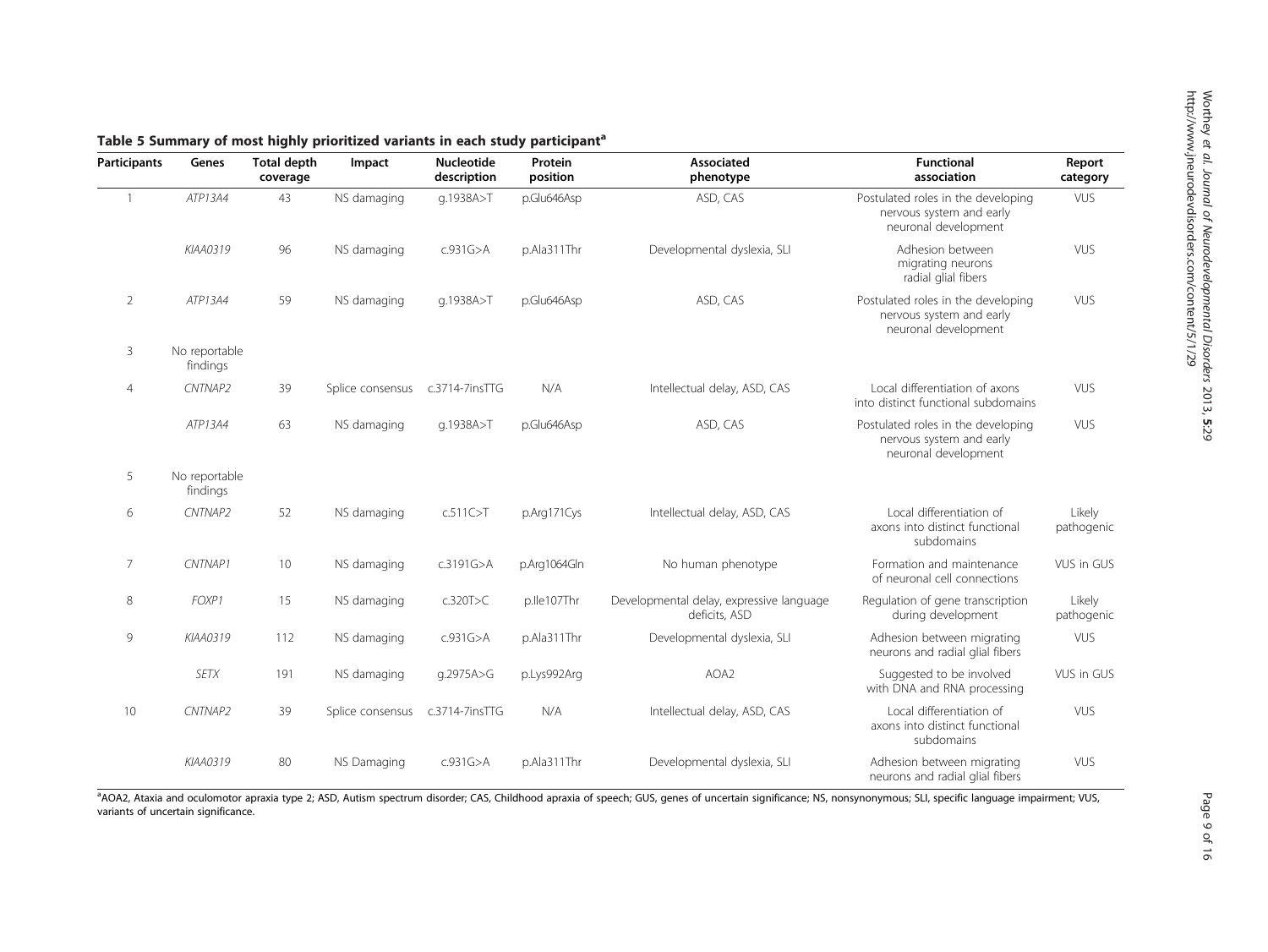and poor speech articulation [[58\]](#page-13-0). A de novo intragenic FOXP1 deletion was also seen in an individual with both intellectual disability and severe language impairment, particularly regarding expressive language [\[83\]](#page-14-0).

Together, the findings from these studies provide compelling evidence that disruptions in the FOXP1 gene can be causative of multiple neurodevelopmental abnormalities, including specific language impairment (SLI). Thus, although the variant in the present paper has not previously been reported, it is of a type that would be expected to alter function and was found in a gene shown to be causally associated with the same or a related clinical phenotype. The participant has only a single heterozygous variant, but that has been shown to be sufficient for disease. This individual has the cognitive impairments and gross and oral nonverbal motor impairment seen in many other individuals with FOXP1-associated CAS (Table [1](#page-3-0)). This variant reaches required levels of evidence and is reported as a likely pathogenic variant.

## CNTNAP2

Participant 6 was found to have a heterozygous novel variant giving rise to a NS amino acid change in the CNTNAP2 gene (p.arg171Cys) predicted to be damaging (by PROVEAN, SIFT, Condel, Mutation Assessor and PolyPhen-2). The variant has not previously been reported but is of a type that would be predicted to alter appropriate functioning of the gene.

The CNTNAP2 gene is widely studied in verbal trait disorders [\[41,42](#page-13-0)]. It is expressed at high levels in the prefrontal and anterior temporal cortex, as well as in the dorsal thalamus, caudate, putamen and amygdala [\[85](#page-14-0)]. The protein is localized at the juxtaparanodes of myelinated axons, is associated with potassium channels and has been postulated to play a role in the local differentiation of the axon into distinct functional subdomains. Homozygous mouse models of CNTNAP2 show abnormalities in the central nervous system, leading to abnormal neuronal migration, corpus callosum structure and interneuron morphology, in addition to abnormal spatial learning, abnormal coordination and interaction behavior, including abnormal vocalization.

CNTNAP2 has been associated with intellectual disability [[43,44\]](#page-13-0); language delays in children with autism [\[45\]](#page-13-0); the language deficits and repetitive, stereotyped behavior in autism [[41,46\]](#page-13-0); and SLI without autism spectrum disorder [[47,48\]](#page-13-0). Large-scale genotyping studies of CNTNAP2 have been completed with participants who have deficits in common forms of SLI [\[47\]](#page-13-0) and with delays in the age of the first spoken word in participants with autism [\[48\]](#page-13-0). Deletions of this gene have been associated with speech and mild motor delay in a single male participant, although this was complicated by a milder phenotype in a sibling sharing the same deletion [[86](#page-14-0)]. Another speech study identified deletions in this gene in one child with CAS [\[29\]](#page-12-0). The identified deletion maps within the noncoding portion of the gene (intron 13) but may affect regulatory elements important for appropriate expression. Given the reports supporting causative associations between CNTNAP2 and CAS, this variant reaches required levels of evidence for clinical reporting as a likely pathogenic variant in CAS.

Participants 4 and 10 both share a novel, interesting variant in CNTNAP2: a heterozygous insertion of three nucleotides directly neighboring the splice site (within the splice consensus sequence at position −7). Heterozygous splice site variants in this gene have previously been associated with autism spectrum disorders and developmental language impairment [\[43\]](#page-13-0). Those investigators suggested that a milder phenotype is associated with heterozygous variants, whereas homozygous or compound heterozygous defects are associated with severe intellectual disability, including cortical dysplasiafocal epilepsy syndrome and the related Pitt-Hopkins-like mental retardation. Because of insufficient evidence on the deleterious nature of this variant, the near-splice insertion in participants 4 and 10 is reported as a VUS in a gene strongly associated with CAS.

## CNTNAP1

Participant 7 has a novel heterozygous variant giving rise to a NS amino acid change in CNTNAP1 (p.Arg1064Gln, c.3191G>A) predicted to be damaging (by PROVEAN, SIFT, Condel, Mutation Assessor and PolyPhen-2). The variant has not previously been reported but is of a type that may alter function.

CNTNAP1 protein is transcribed predominantly in brain tissue and associates with the contactin-PTPRZ1 complex, which is known to play a critical role in the formation and maintenance of neuronal cell connections [[87](#page-14-0)-[89\]](#page-14-0). The CNTNAP1 extracellular domain architecture has been postulated to be the signaling subunit of contactin, enabling recruitment and activation of intracellular signaling pathways in neurons. Neurodegenerative phenotypes, including impaired balance, paresis, hypoactivity and ataxia and embryonic, neonatal or perinatal lethality are seen in homozygous CNTNAP1 mouse models [\[90,91](#page-14-0)]. Abnormal axon morphology, hypermyelination and nerve conduction are present. A milder, nonlethal phenotype (albeit with ataxia and abnormal motor coordination), without the serious morphological alterations seen in homozygotes, is seen in heterozygous mice.

We hypothesize that this heterozygous variant in CNTNAP1 may be deleterious in participant 7, but this finding does not reach required levels of evidence for clinical reporting. For CAS, we consider CNTNAP1 a GUS. Confirmation of the role of CNTNAP1 in CAS will require additional studies of the type illustrated in this report.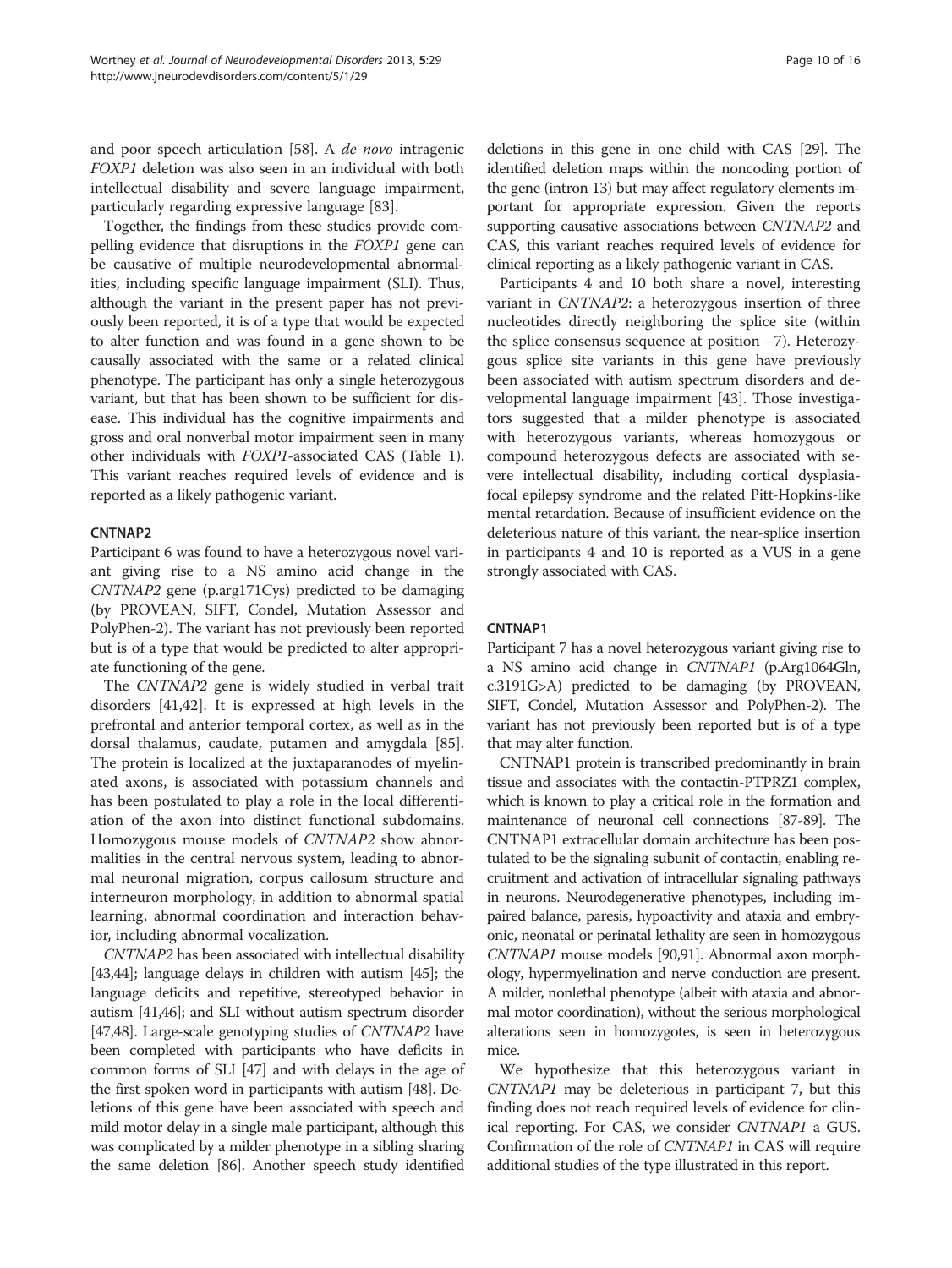#### **SETX**

Participant 9 has a novel heterozygous variant giving rise to a NS amino acid change in SETX (p.Lys992Arg, g.2975A>G) predicted to be damaging (by PROVEAN, SIFT, Condel, Mutation Assessor, and PolyPhen-2). The variant has previously been reported in cis with H2197R in a participant with ataxia and oculomotor apraxia type 2 (AOA2). AOA2 is a neurodegenerative disorder characterized by elevated levels of serum α-fetoprotein, cerebellar atrophy, gait ataxia, peripheral sensorimotor neuropathy, areflexia, saccadic ocular pursuit with nystagmus and variable oculomotor apraxia. Onset ranges from childhood through early adulthood, with the majority of cases arising during adolescence. Senataxin protein is produced in a wide range of tissues, including the brain, spinal cord and muscles. This variant is found in the DNA/RNA helicase domain of the protein. Dysarthria has been seen in all published cases of AOA2, including in participants with the previously reported p.Lys992Arg variant [\[92](#page-14-0)]. Both exonic/ multiexonic deletions and duplications that disrupt SETX leading to AOA2 have been reported [\[93-95\]](#page-14-0). AOA2 is inherited in an autosomal-recessive manner [[93,94\]](#page-14-0). This variant is reported as a VUS in a gene previously associated with an overlapping phenotype.

## KIAA0319

Participant 1 has a variant of interest in the KIAA0319 gene. The variant (p.Ala311Thr, c.931G>A) is believed to be damaging, having been associated with dyslexia and SLI in multiple unrelated families [\[96,97\]](#page-14-0). This variant was deprioritized in the first analytic focusing on rare alleles due to an allele frequency that was higher than the allele frequency threshold applied. The variant was, however, noted to be of interest in our analysis of predicted deleterious variants previously associated with potentially associated phenotype, where we place less weight on the currently predicted allele frequency.

KIAA0319 has a role in appropriate adhesion between migrating neurons and radial glial fibers and may also regulate growth and differentiation of dendrites in the developing brain [\[97-99](#page-14-0)]. The gene has four polycystic kidney disease domains with homology to the extracellular domains of the PKD protein PKD1, which are involved in cell-adhesive functions [\[100](#page-14-0)]. Both tissue-specific and temporal expression patterns in the frontal and cerebral neocortex, ganglionic eminence, mesencephalon, hippocampus and dentate gyrus and in the Purkinje cell layer of the cerebellum correspond well with the known process, timing and localization of neuronal migration [\[97](#page-14-0)]. RNA interference (RNAi) of KIAA0319 in rats was shown to disrupt neuronal migration and taken as evidence of a role for KIAA0319 in neuronal migration during formation of the cerebral cortex [\[101\]](#page-14-0).

Using linkage and association analyses, KIAA0319 has been shown to have a strong association with language impairment phenotypes, including articulation, text reading and general language skills [[97,102,103](#page-14-0)]. In one study, investigators found strong associations of three singlenucleotide variants (SNVs) with altered speech, language and reading phenotypes, including one of the variants (p. Ala311Thr) found in participant 1 [[104](#page-14-0)]. This finding was later supported in two studies [[102,105\]](#page-14-0). The overlap between an SLI phenotype and dyslexia is particularly interesting, given the extensive comorbidity (40% to 55%) reported for these two disorders [[106](#page-14-0)]. The p.Ala311Thr, c.931G>A variant previously associated with SLI was also found to be a heterozygous deleterious variant in participants 9 and 10. This variant in these participants can therefore be reported as a VUS in CAS due to consideration of the allele frequency and functional and phenotypic data. On the basis of the comparison of the amino acid length, number of known polymorphisms and number of NS variants predicted to be damaging, this gene appears to be relatively highly conserved, in line with other known causal genes. A number of other KIAA0319 variants were seen in the present participants, but all were deemed to be benign. None remained under consideration after application of the six prioritization guidelines.

#### ATP13A4

Participant 1 has a heterozygous, relatively rare (estimated frequencies between 0.056 and 0.088, depending on the database queried), highly conserved variant (rs35424709) that gives rise to a NS amino acid change in ATP13A4 (g.1938A>T, p.Glu646Asp). Despite this somewhat higher frequency, this variant was prioritized for consideration because this gene was previously causally associated with an overlapping phenotype.

ATP13A4 is the least studied member of the subfamily of P5-type ATPases but has recently been postulated to play a vital role in the developing nervous system in early neuronal development [[107\]](#page-14-0). The variant is located close to the conserved phosphorylation site (D468) and the nucleotide-binding domain of the protein. ATP13A4 is highly expressed in areas of the brain known to be responsible for language, including the lateral inferior frontal cortex (Broca's area) and the temporoparietal cortex (Wernicke's area) [\[108](#page-14-0)]. Based on comparison of the amino acid length, number of known polymorphisms and number of NS variants predicted to be damaging, this gene appears to be relatively highly conserved, in line with other known causal genes. Although some damage prediction tools predict this change to be deleterious (Mutation Assessor, Condel, PolyPhen-2), others predict a neutral effect (PROVEAN, PolyPhen-2). An existing study of six individuals with autism spectrum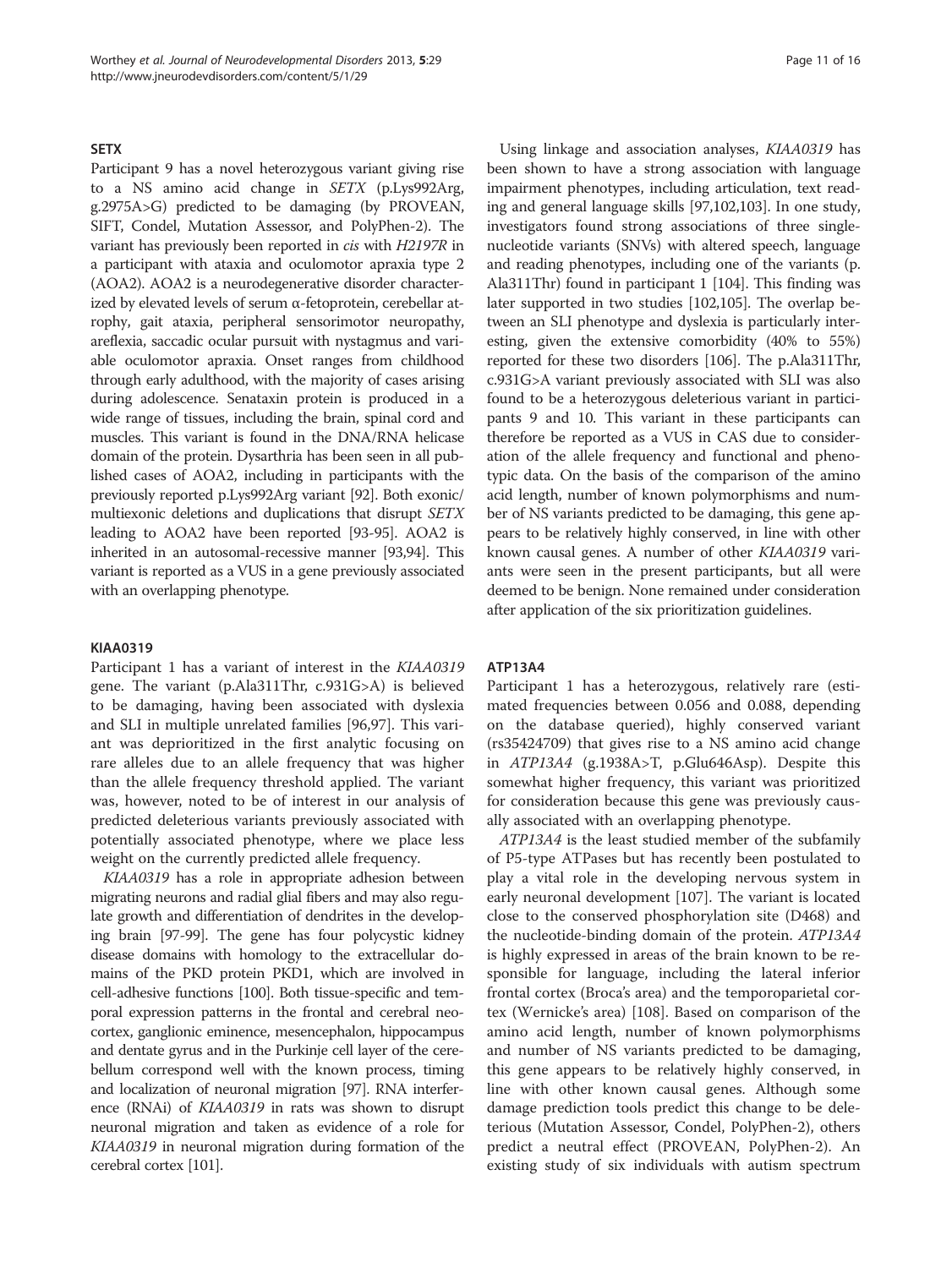disorder identified this as a deleterious change [[108](#page-14-0)]. No phenotypic information is provided for the six study participants, so it is not possible to determine whether they have SLI or CAS phenotypes that could be associated with this variant in addition to their autism spectrum classification. Although language impairment is a major component of autism, individuals with autism may have a subtype of language disorder that differs from the type associated with CAS [\[109](#page-15-0)]. Thus, this study provides some support for a deleterious annotation for this variant, but the lack of participant phenotype information precludes speculation on causal pathways.

Notably, ATP13A4 has previously been causally associated with CAS. A paracentric inversion disrupting the gene was identified in a seven-year-old girl with clinically defined expressive and receptive language delay [\[108](#page-14-0)]. The same inversion was found in the girl's father, who also had language impairment. Expression analysis showed that the inversion resulted in inactivation of one copy of ATP13A4 in each individual. Furthermore, one study recently provided functional evidence of the deleterious impact of the Glu646Asp variant in a mouse model [\[107\]](#page-14-0). Expression analysis of the wild-type and Glu628Asp (Glu646Asp orthologous equivalent) protein variant showed that the variant has no intrinsic calcium pump activity. The variant was shown to impair ATP13A4 regulation of calcium transport to a significantly higher degree than that seen in alteration of the known phosphorylation site (D468Val) [[107\]](#page-14-0).

The ATP13A4 variant was also found in two other participants in the present study: participants 2 and 4 (Table [4](#page-7-0)). Thus, three participants with CAS have the same variant, each in a heterozygous state. The existing functional evidence for a deleterious impact and the existing CAS associations in three unrelated participants with the same variants is interpreted as providing strong support for a causative role of the ATP13A4 variant in CAS. The allele frequency is higher than expected, however, based on the rarity of this condition. Because of the latter and despite all of the functional and case study evidence in existence, we report this ATP13A4 variant as a VUS in the present study for CAS in these three participants.

## Conclusions

The two goals of the present study were (1) to identify genomic variants in participants with CAS supporting literature trends indicating genetic heterogeneity and (2) to evaluate the productivity of WES for genomic studies in this and other pediatric motor speech disorders.

Regarding the first study goal, our findings support likely causal pathogenic mutations in two participants and additional clinically reportable variants in six of the remaining eight participants. A total of three participants had prioritized variants in two of six widely studied genes on five chromosomes. Participant 1 had noted variants in both ATP13A4 and KIAA0319. Participant 4 had noted variants in ATP13A4 and CNTNAP2. Participant 10 had noted variants in KIAA0319 and CNTNAP2. In each of the three participants, the two genes reviewed are expressed in early neuronal development. These findings are consistent with the possibility of a two-hit causal mechanism, with interaction between genes or association within tightly regulated networks underlying participants' behavioral phenotypes. Multiple-hit mechanisms have been posited in studies of autism and other neurodevelopmental syndromes [\[110,111\]](#page-15-0).

With regard to the second study goal, the establishment of disease pathogenicity using next-generation sequencing remains controversial. For more than a decade, the prevailing perspective has been that implicating a causal gene or variant requires statistical confidence that there is less than a 1 in 1 million probability of finding the association by chance [\[112\]](#page-15-0). Without the availability of genome data from family members, we understood that our study would not be adequately powered to document new CAS genes. Rather, the second study goal was to evaluate the potential productivity of next-generation sequencing in CAS and other pediatric motor speech disorders.

We conclude that our findings demonstrate the potential productivity of next-generation sequencing in larger-scale genetic studies of simplex cases of CAS and possibly other motor speech disorders. In the present study, in which we used WES, we found a 60% success rate in detecting likely causal gene variants in the 10 present participants, compared to recent anecdotal estimates of 25% to 30% success rates in WES studies of other complex neurodevelopmental disorders. Crucially, the difference may reflect the strict inclusionary criteria for the disorder targeted in this study. Given that clinical exome sequencing currently costs less than \$5,000 per patient, the cost of Sanger sequencing of all six target genes is now significantly in excess of wholeexome sequencing. Furthermore, the current list price for single-gene testing for FOXP2 is over \$2,250. In this situation, the cost per diagnosis made is significantly lower if whole-exome sequencing is performed (\$8,333 per diagnosis assuming a 60% diagnosis rate and \$16,666 assuming a 30% diagnosis rate) rather than single-gene testing on FOXP2 (\$56,250 per diagnosis assuming a 4% diagnosis rate). For well-phenotyped participants, next-generation sequencing of pediatric motor speech disorders likely may be a cost- and time-effective method of choice for both disease gene variant discovery and for clinical applications.

#### Abbreviations

AOA2: Ataxia and oculomotor apraxia type 2; ASHA: American Speech-Language-Hearing Association; ASD: Autism spectrum disorder; CAS: Childhood apraxia of speech; GUS: Gene of uncertain significance; MSAP: Madison Speech Assessment Protocol; NGS: Next-generation sequencing; NS: Nonsynonymous; RNAi: RNA interference; SLI: Specific language impairment; SNV: Single-nucleotide variant; VUS: Variant of uncertain significance; WES: Whole-exome sequencing.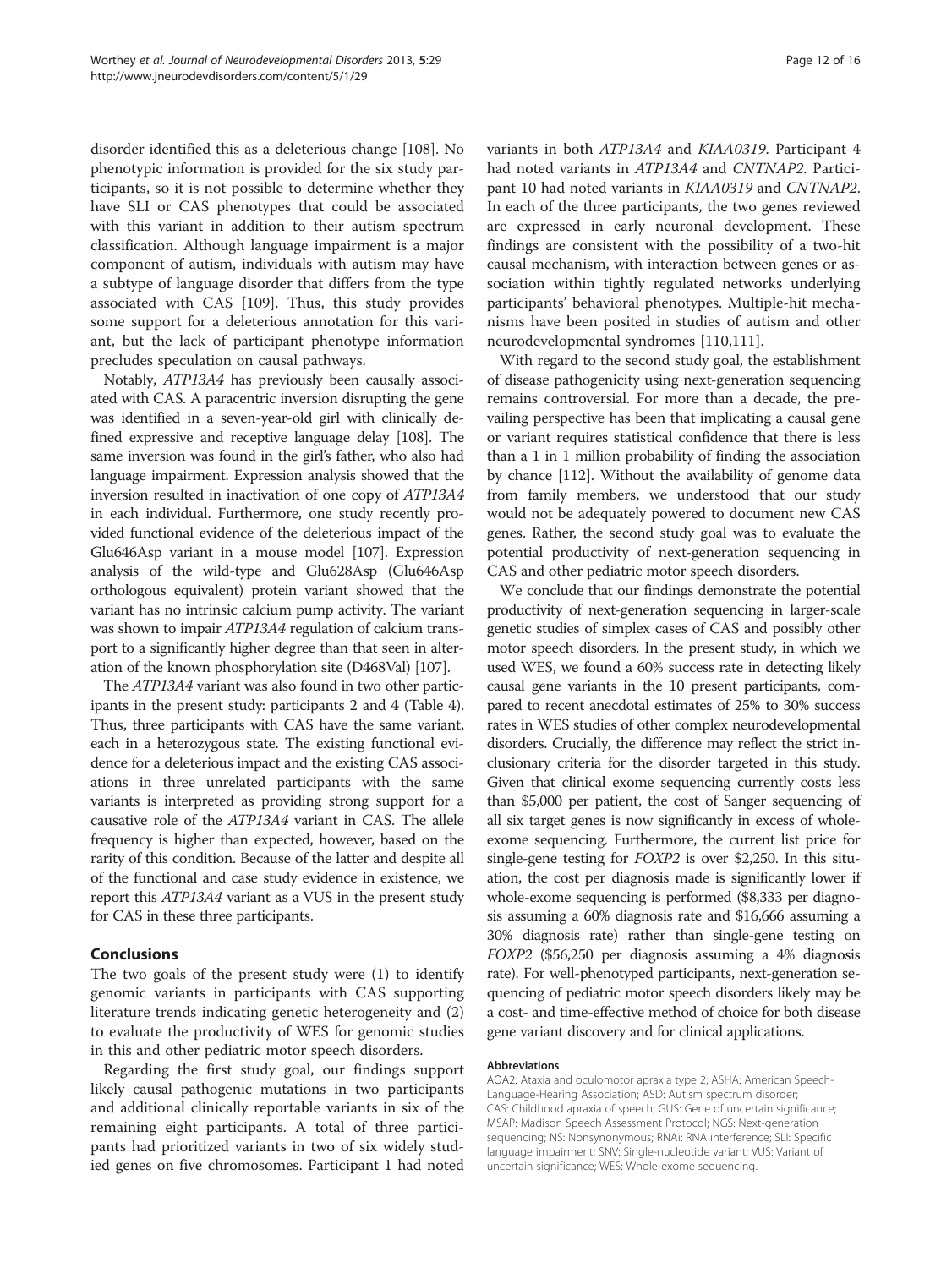#### <span id="page-12-0"></span>Competing interests

The authors declare that they have no competing interests.

#### Authors' contributions

EAS and KJJ recruited and assessed participants and provided input on the manuscript. GR and JJL designed and directed the sequencing and provided input on the manuscript. BMW and JMH developed the analytical tools and assisted EAW with the bioinformatics analyses. DPD provided medical genetics input on the manuscript. EAW designed and completed the bioinformatics analyses and cowrote the manuscript. LDS designed and supervised the behavioral data collection and cowrote the manuscript. All authors read and approved the final manuscript.

#### Acknowledgements

Primary funding for this work was provided by an American Reinvestment & Recovery Act (ARRA) Supplement from the National Institute on Deafness and Other Communicative Disorders to National Institutes of Health grant DC000496 (to LDS, Principal Investigator). Additional support was provided by a core grant from the National Institute of Child Health and Human Development (HD03352) to the Waisman Center. We thank the participants and their families, the University of Wisconsin-Madison Biotechnology Sequencing Center Dr. Simon Fisher at the Max Planck Institute for Psycholinguistics, the Netherlands, and the following laboratory colleagues for their contributions to this research: Craig Jackson, Sheryl Hall, Heather Karlsson, Heather Mabie, Jane McSweeny and Christie Tilkens.

#### Author details

<sup>1</sup>Department of Pediatrics, Medical College of Wisconsin, 8701 Watertown Plank Road, Milwaukee, WI, USA. <sup>2</sup> Human and Molecular Genetics Center, Medical College of Wisconsin, 8701 Watertown Plank Road, Milwaukee, WI, USA. <sup>3</sup>Cancer Cytogenetics Laboratory, University of Chicago Medical Center, 5841 S Maryland Avenue, Chicago, IL 60637, USA. <sup>4</sup>Wisconsin State Laboratory of Hygiene Clinical Genetics Laboratories, 465 Henry Mall, Madison, WI 53706, USA. <sup>5</sup>Communication Sciences and Disorders, Augustana College, 639 38th Street, Rock Island, IL 61201, USA. <sup>6</sup>Department of Neurology, Mayo Clinic, 200 First Street, Rochester, MN 55905, USA. 7 Waisman Center, University of Wisconsin–Madison, 1500 Highland Avenue, Madison, WI 53705, USA.

#### Received: 1 July 2013 Accepted: 16 September 2013 Published: 2 October 2013

#### References

- 1. Bras J, Guerreiro R, Hardy J: Use of next-generation sequencing and other whole-genome strategies to dissect neurological disease. Nat Rev Neurosci 2012, 13:453–464.
- 2. Gardy JL: Investigation of disease outbreaks with genome sequencing. Lancet Infect Dis 2013, 13:101–102.
- 3. Hastings R, de Wert G, Fowler B, Krawczak M, Vermeulen E, Bakker E, Borry P, Dondorp W, Nijsingh N, Barton D, Schmidtke J, van El CG, Vermeesch J, Stol Y, Howard HC, Cornel MC: The changing landscape of genetic testing and its impact on clinical and laboratory services and research in Europe. Eur J Hum Genet 2012, 20:911–916.
- Ku CS, Cooper DN, Roukos DH: Clinical relevance of cancer genome sequencing. World J Gastroenterol 2013, 19:2011-2018.
- 5. Ku CS, Polychronakos C, Tan EK, Naidoo N, Pawitan Y, Roukos DH, Mort M, Cooper DN: A new paradigm emerges from the study of de novo mutations in the context of neurodevelopmental disease. Mol Psychiatry 2013, 18:141–153.
- 6. Mardis ER: Genome sequencing and cancer. Curr Opin Genet Dev 2012, 22:245–250.
- 7. Shapiro B, Hofreiter M: Analysis of ancient human genomes: using next generation sequencing, 20-fold coverage of the genome of a 4,000-yearold human from Greenland has been obtained. Bioessays 2010, 32:388–391.
- 8. American Speech-Language-Hearing Association (ASHA), Ad Hoc Committee on Childhood Apraxia of Speech: Childhood Apraxia of Speech [Position Statement]. Rockville, MD: ASHA; 2007 [[http://www.asha.org/policy/](http://www.asha.org/policy/PS2007-00277.htm) [PS2007-00277.htm](http://www.asha.org/policy/PS2007-00277.htm)].
- 9. Shriberg LD: State of the Art in CAS Diagnostic Marker Research. Atlanta, GA, USA: Review paper presented at the Childhood Apraxia of Speech Association of North America Speech Research Symposium; 2013.
- 10. van der Merwe A: A theoretical framework for the characterization of pathological speech sensorimotor control. In Clinical Management of Sensorimotor Speech Disorders. 2nd edition. Edited by McNeil MR. New York: Thieme Medical Publishers; 2009:3–18.
- 11. Shriberg LD: A neurodevelopmental framework for research in childhood apraxia of speech. In Speech Motor Control: New Developments in Basic and Applied Research. Edited by Maassen B, van Lieshout P. Oxford: Oxford University Press; 2010:259–270.
- 12. The Royal College of Speech & Language Therapists (RCSLT): RCSLT Policy Statement on Developmental Verbal Dyspraxia. London: Author; 2011.
- 13. Duffy JR: Motor Speech Disorders: Substrates, Differential Diagnosis, and Management. 2nd edition. St Louis, MO: Mosby; 2005.
- 14. Shriberg LD, Lohmeier HL, Strand EA, Jakielski KJ: Encoding, memory, and transcoding deficits in childhood apraxia of speech. Clin Linguist Phonet 2012, 26:445–482.
- 15. Duffy JR, Josephs KA: The diagnosis and understanding of apraxia of speech: why including neurodegenerative etiologies may be important. J Speech Lang Hear Res 2012, 55:S1518-S1522.
- 16. Lai CSL, Fisher SE, Hurst JA, Vargha-Khadem F, Monaco AP: A forkheaddomain gene is mutated in a severe speech and language disorder. Nature 2001, 413:519–523.
- 17. Spiteri E, Konopka G, Coppola G, Bomar J, Oldham M, Ou J, Vernes SC, Fisher SE, Ren B, Geschwind DH: Identification of the transcriptional targets of FOXP2, a gene linked to speech and language, in developing human brain. Am J Hum Genet 2007, 81:1144–1157.
- 18. Vernes SC, Fisher SE: Unravelling neurogenetic networks implicated in developmental language disorders. Biochem Soc Trans 2009, 37:1263–1269.
- 19. Rice GM, Raca G, Jakielski KJ, Laffin JJ, Iyama-Kurtycz CM, Hartley SL, Sprague RE, Heintzelman AT, Shriberg LD: Phenotype of FOXP2 haploinsufficiency in a mother and son. Am J Med Genet A 2012, 158A:174–181.
- 20. Tomblin JB, O'Brien M, Shriberg LD, Williams C, Murray J, Patil S, Bjork J, Anderson S, Ballard K: Language features in a mother and daughter of a chromosome 7;13 translocation involving FOXP2. J Speech Lang Hear Res 2009, 52:1157–1174.
- 21. Lennon PA, Cooper ML, Peiffer DA, Gunderson KL, Patel A, Peters S, Cheung SW, Bacino CA: Deletion of 7q31.1 supports involvement of FOXP2 in language impairment: clinical report and review. Am J Med Genet A 2007, 143A:791–798.
- 22. Palka C, Alfonsi M, Mohn A, Cerbo R, Guanciali Franchi P, Fantasia D, Morizio E, Stuppia L, Calabrese G, Zori R, Chiarelli F, Palka G: Mosaic 7q31 deletion involving FOXP2 gene associated with language impairment. Pediatrics 2012, 129:e183–e188.
- 23. Zeesman S, Nowaczyk MJ, Teshima I, Roberts W, Cardy JO, Brian J, Senman L, Feuk L, Osborne LR, Scherer SW: Speech and language impairment and oromotor dyspraxia due to deletion of 7q31 that involves FOXP2. Am J Med Genet A 2006, 140A:509–514.
- 24. Zilina O, Reimand T, Zjablovskaja P, Männik K, Männamaa M, Traat A, Puusepp-Benazzouz H, Kurg A, Ounap K: Maternally and paternally inherited deletion of 7q31 involving the FOXP2 gene in two families. Am J Med Genet A 2012, 158A:254–256.
- 25. Shriberg LD, Ballard KJ, Tomblin JB, Duffy JR, Odell KH, Williams CA: Speech, prosody, and voice characteristics of a mother and daughter with a 7;13 translocation affecting FOXP2. J Speech Lang Hear Res 2006, 49:500–525.
- 26. Morgan A, Liégeois F, Vargha-Khadem F: Motor speech profile in relation to site of brain pathology: a developmental perspective. In Speech Motor Control: New Developments in Basic and Applied Research. Edited by Maassen B, van Lieshout P. Oxford: Oxford University Press; 2010:95–115.
- 27. Turner SJ, Hildebrand MS, Block S, Damiano J, Fahey M, Reilly S, Bahlo M, Scheffer IE, Morgan AT: Small intragenic deletion in FOXP2 associated with childhood apraxia of speech and dysarthria. Am J Med Genet A 2013, 161:2321–2326.
- 28. Kurt S, Fisher SE, Ehret G: Foxp2 mutations impair auditory-motor association learning. PLoS One 2012, 7:e33130.
- 29. Laffin JJS, Raca G, Jackson CA, Strand EA, Jakielski KJ, Shriberg LD: Novel candidate genes and regions for childhood apraxia of speech identified by array comparative genomic hybridization. Genet Med 2012, 14:928–936.
- 30. MacDermot KD, Bonora E, Sykes N, Coupe AM, Lai CS, Vernes SC, Vargha-Khadem F, McKenzie F, Smith RL, Monaco AP, Fisher SE: Identification of FOXP2 truncation as a novel cause of developmental speech and language deficits. Am J Hum Genet 2005, 76:1074–1080.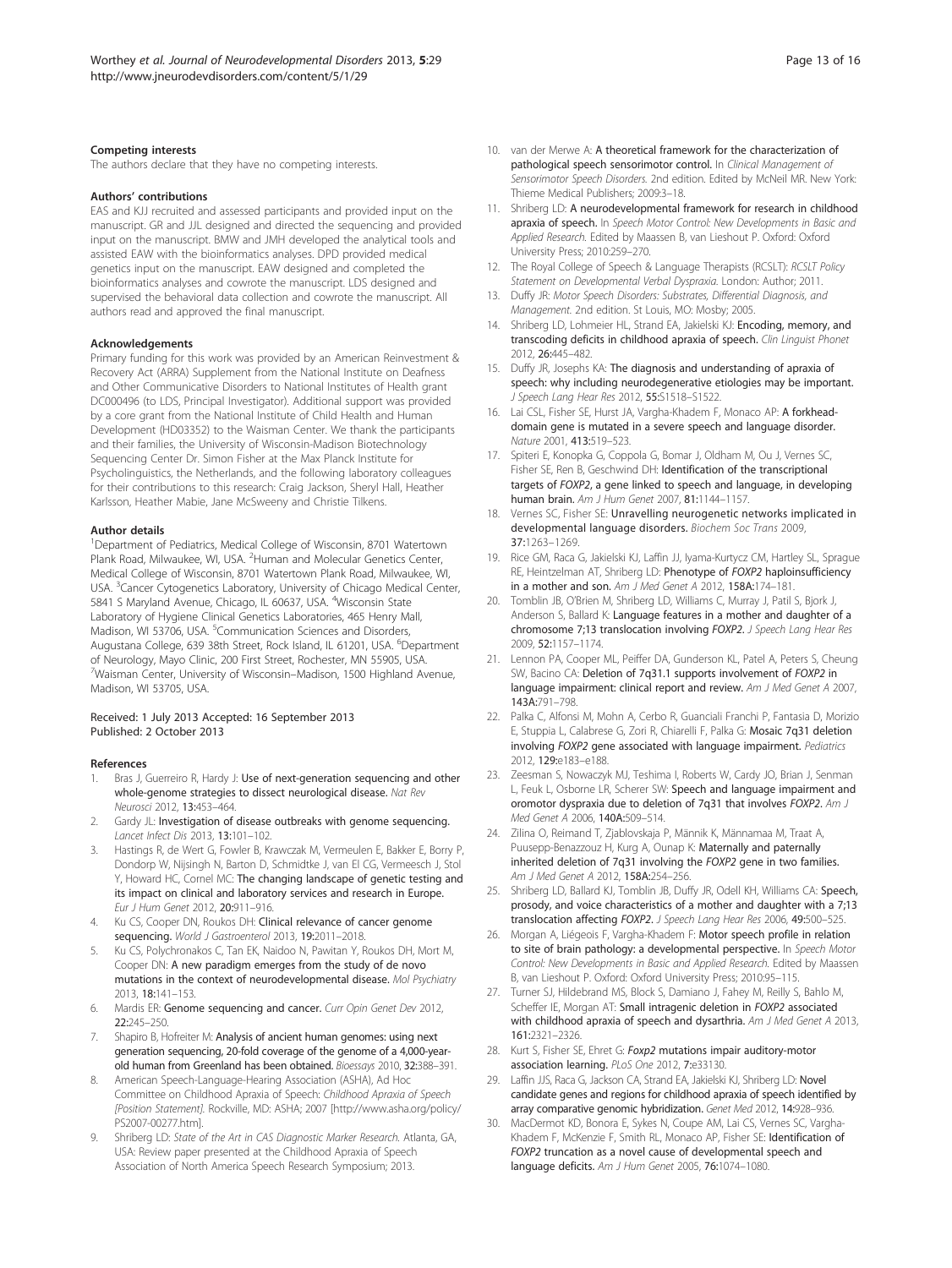- <span id="page-13-0"></span>31. Deriziotis P, Fisher SE: Neurogenomics of speech and language disorders: the road ahead. Genome Biol 2013, 14:204.
- 32. Feuk L, Kalervo A, Lipsanen-Nyman M, Skaug J, Nakabayashi K, Finueane B, Hartung D, Innes M, Kerem B, Nowaczyk MJ, Rivlin J, Roberts W, Senman L, Summers A, Szatmari P, Wong V, Vincent JB, Zeesman S, Osborne LR, Cardy JO, Kere J, Scherer SW, Hannula-Jouppi K: Absence of a paternally inherited FOXP2 gene in developmental verbal dyspraxia. Am J Hum Genet 2006, 79:965–972.
- 33. Fisher SE: Building bridges between genes, brains and language. In Birdsong, Speech and Language: Exploring the Evolution of Mind and Brain. Edited by Bolhuis JJ, Everaert M. Cambridge, MA: MIT Press; 2013:425–454.
- 34. Fisher SE, Marcus GF: The eloquent ape: genes, brains and the evolution of language. Nat Rev Genet 2006, 7:9–20.
- 35. Fisher SE, Scharrf C: FOXP2 as a molecular window into speech and language. Trends Genet 2009, 25:166–177.
- 36. Newbury DF, Fisher SE, Monaco AP: Recent advances in the genetics of language impairment. Genome Med 2010, 2:6.
- 37. Teramitsu I, Kudo LC, London SE, Geschwind DH, White SA: Parallel FoxP1 and FoxP2 expression in songbird and human brain predicts functional interaction. J Neurosci 2004, 24:3152–3163.
- 38. French CA, Groszer M, Preece C, Coupe AM, Rajewsky K, Fisher SE: Generation of mice with a conditional Foxp2 null allele. Genesis 2007, 45:440–446.
- 39. Fujita E, Tanabe Y, Shiota A, Ueda M, Suwa K, Momoi MY, Momoi T: Ultrasonic vocalization impairment of Foxp2 (R552H) knockin mice related to speech-language disorder and abnormality of Purkinje cells. Proc Natl Acad Sci U S A 2008, 105:3117–3122.
- 40. Shu W, Cho JY, Jiang Y, Zhang M, Weisz D, Elder GA, Schmeidler J, De Gasperi R, Sosa MA, Rabidou D, Santucci AC, Perl D, Morrisey E, Buxbaum JD: Altered ultrasonic vocalization in mice with a disruption in the Foxp2 gene. Proc Natl Acad Sci U S A 2005, 102:9643-9648.
- 41. Alarcón M, Abrahams BS, Stone JL, Duvall JA, Perederiy JV, Bomar JM, Sebat J, Wigler M, Martin CL, Ledbetter DH, Nelson SF, Cantor RM, Geschwind DH: Linkage, association, and gene-expression analyses identify CNTNAP2 as an autism-susceptibility gene. Am J Hum Genet 2008, 82:150-159.
- 42. Peñagarikano O, Abrahams BS, Herman EI, Winden KD, Gdalyahu A, Dong H, Sonnenblick LI, Gruver R, Almajano J, Bragin A, Golshani P, Trachtenberg JT, Peles E, Geschwind DH: Absence of CNTNAP2 leads to epilepsy, neuronal migration abnormalities, and core autism-related deficits. Cell 2011, 147:235–246.
- 43. Gregor A, Albrecht B, Bader I, Bijlsma EK, Ekici AB, Engels H, Hackmann K, Horn D, Hoyer J, Klapecki J, Kohlhase J, Maystadt I, Nagl S, Prott E, Tinschert S, Ullmann R, Wohlleber E, Woods G, Reis A, Rauch A, Zweier C: Expanding the clinical spectrum associated with defects in CNTNAP2 and NRXN1. BMC Med Genet 2011, 12:106.
- 44. Zweier C, de Jong EK, Zweier M, Orrico A, Ousager LB, Collins AL, Bijlsma EK, Oortveld MA, Ekici AB, Reis A, Schenck A, Rauch A: CNTNAP2 and NRXN1 are mutated in autosomal-recessive Pitt-Hopkins-like mental retardation and determine the level of a common synaptic protein in Drosophila. Am J Hum Genet 2009, 85:655-666.
- 45. Arking DE, Cutler DJ, Brune CW, Teslovich TM, West K, Ikeda M, Rea A, Guy M, Lin S, Cook EH, Chakravarti A: A common genetic variant in the neurexin superfamily member CNTNAP2 increases familial risk of autism. Am J Hum Genet 2008, 82:160–164.
- 46. Poot M, Beyer V, Schwaab I, Damatova N, Van't Slot R, Prothero J, Holder SE, Haaf T: Disruption of CNTNAP2 and additional structural genome changes in a boy with speech delay and autism spectrum disorder. Neurogenetics 2010, 11:81–89.
- 47. Vernes SC, Newbury DF, Abrahams BS, Winchester L, Nicod J, Groszer M, Alarcón M, Oliver PL, Davies KE, Geschwind DH, Monaco AP, Fisher SE: A functional genetic link between distinct developmental language disorders. N Engl J Med 2008, 359:2337–2345.
- 48. Whitehouse AJ, Bishop DV, Ang QW, Pennell CE, Fisher SE: CNTNAP2 variants affect early language development in the general population. Genes Brain Behav 2011, 10:451–456.
- 49. Rodenas-Cuadrado P, Ho J, Vernes SC: Shining a light on CNTNAP2: complex functions to complex disorders. Eur J Hum Genet. in press. doi:10.1038/ejhg.2013.100.
- 50. O'Roak BJ, Deriziotis P, Lee C, Vives L, Schwartz JJ, Girirajan S, Karakoc E, Mackenzie AP, Ng SB, Baker C, Rieder MJ, Nickerson DA, Bernier R, Fisher SE, Shendure J, Eichler EE: Exome sequencing in sporadic autism spectrum

disorders identifies severe de novo mutations. Nat Genet 2011, 43:585–589.

- 51. Caylak E: A review of association and linkage studies for genetical analyses of learning disorders. Am J Med Genet B Neuropsychiatr Genet 2007, 144B:923–943.
- 52. Graham SA, Fisher SE: Decoding the genetics of speech and language. Curr Opin Neurobiol 2013, 23:43–51.
- 53. Kang C, Drayna D: Genetics of speech and language disorders. Annu Rev Genomics Hum Genet 2011, 12:145–164.
- 54. Pinel P, Fauchereau F, Moreno A, Barbot A, Lathrop M, Zelenika D, Le Bihan D, Poline JB, Bourgeron T, Dehaene S: Genetic variants of FOXP2 and KIAA0319/TTRAP/THEM2 locus are associated with altered brain activation in distinct language-related regions. J Neurosci 2012, 32:817-825.
- 55. Nudel R, Newbury DF: FOXP2. Wiley Interdiscip Rev Cogn Sci 2013, 4:547-560.
- 56. Shriberg LD, Potter NL, Strand EA: Prevalence and phenotype of childhood apraxia of speech in youth with galactosemia. J Speech Lang Hear Res 2011, 54:487–519.
- 57. Carr CW, Moreno-De-Luca D, Parker C, Zimmerman HH, Ledbetter N, Martin CL, Dobyns WB, Abdul-Rahman OA: Chiari I malformation, delayed gross motor skills, severe speech delay, and epileptiform discharges in a child with FOXP1 haploinsufficiency. Eur J Hum Genet 2010, 18:1216-1220.
- Horn D, Kapeller J, Rivera-Brugués N, Moog U, Lorenz-Depiereux B, Eck S, Hempel M, Wagenstaller J, Gawthrope A, Monaco AP, Bonin M, Riess O, Wohlleber E, Illig T, Bezzina CR, Franke A, Spranger S, Villavicencio-Lorini P, Seifert W, Rosenfeld J, Klopocki E, Rappold GA, Strom TM: Identification of FOXP1 deletions in three unrelated patients with mental retardation and significant speech and language deficits. Hum Mutat 2010, 31:E1851-E1860.
- 59. Pariani MJ, Spencer A, Graham JM Jr, Rimoin DL: A 785 kb deletion of 3p14.1p13, including the FOXP1 gene, associated with speech delay, contractures, hypertonia and blepharophimosis. Eur J Med Genet 2009, 52:123–127.
- 60. Newbury DF, Mari F, Sadighi Akha E, MacDermot KD, Canitano R, Monaco AP, Taylor JC, Renieri A, Fisher SE, Knight SJ: Dual copy number variants involving 16p11 and 6q22 in a case of childhood apraxia of speech and pervasive developmental disorder. Eur J Hum Genet 2013, 21:361–365.
- 61. Raca G, Baas BS, Kirmani S, Laffin JJ, Jackson CA, Strand EA, Jakielski KJ, Shriberg LD: Childhood apraxia of speech (CAS) in two patients with 16p11.2 microdeletion syndrome. Eur J Med Genet 2013, 21:455–459.
- 62. Osborne LR, Mervis CB: Rearrangements of the Williams-Beuren syndrome locus: molecular basis and implications for speech and language development. Expert Rev Mol Med 2007, 9:1–16.
- 63. Somerville MJ, Mervis CB, Young EJ, Seo EJ, del Campo M, Bamforth S, Peregrine E, Loo W, Lilley M, Pérez-Jurado LA, Morris CA, Scherer SW, Osborne LR: Severe expressive-language delay related to duplication of the Williams-Beuren locus. N Engl J Med 2005, 353:1694–1701.
- 64. Baylis AL, Jensen JN, Kirschner RE, Shriberg LD: Motor Speech Deficits in 22q11.2 Deletion Syndrome. Orlando, FL, USA: Paper presented at the 12th International Congress on Cleft Lip/Palate and Related Craniofacial Anomalies; 2013.
- 65. Choi M, Scholl UI, Ji W, Liu T, Tikhonova IR, Zumbo P, Nayir A, Bakkaloğlu A, Özen S, Sanjad S, Nelson-Williams C, Farhi A, Mane S, Lifton RP: Genetic diagnosis by whole exome capture and massively parallel DNA sequencing. Proc Natl Acad Sci U S A 2009, 106:19096–19101.
- 66. Green RC, Berg JS, Berry GT, Biesecker LG, Dimmock DP, Evans JP, Grody WW, Hegde MR, Kalia S, Korf BR, Krantz I, McGuire AL, Miller DT, Murray MF, Nussbaum RL, Plon SE, Rehm HL, Jacob HJ: Exploring concordance and discordance for return of incidental findings from clinical sequencing. Genet Med 2012, 14:405–410.
- 67. Goh V, Helbling D, Biank V, Jarzembowski J, Dimmock D: Next-generation sequencing facilitates the diagnosis in a child with twinkle mutations causing cholestatic liver failure. J Pediatr Gastroenterol Nutr 2012, 54:291–294.
- 68. Ng BG, Buckingham KJ, Raymond K, Kircher M, Turner EH, He M, Smith JD, Eroshkin A, Szybowska M, Losfeld ME, Chong JX, Kozenko M, Li C, Patterson MC, Gilbert RD, Nickerson DA, Shendure J, Bamshad MJ, University of Washington Center for Mendelian Genomics, Freeze HH: Mosaicism of the UDP-galactose transporter SLC35A2 causes a congenital disorder of glycosylation. Am J Hum Genet 2013, 92:632–636.
- 69. Worthey EA, Mayer AN, Syverson GD, Helbling D, Bonacci BB, Decker B, Serpe JM, Dasu T, Tschannen MR, Veith RL, Basehore MJ, Broeckel U, Tomita-Mitchell A, Arca MJ, Casper JT, Margolis DA, Bick DP, Hessner MJ, Routes JM, Verbsky JW, Jacob HJ, Dimmock DP: Making a definitive diagnosis: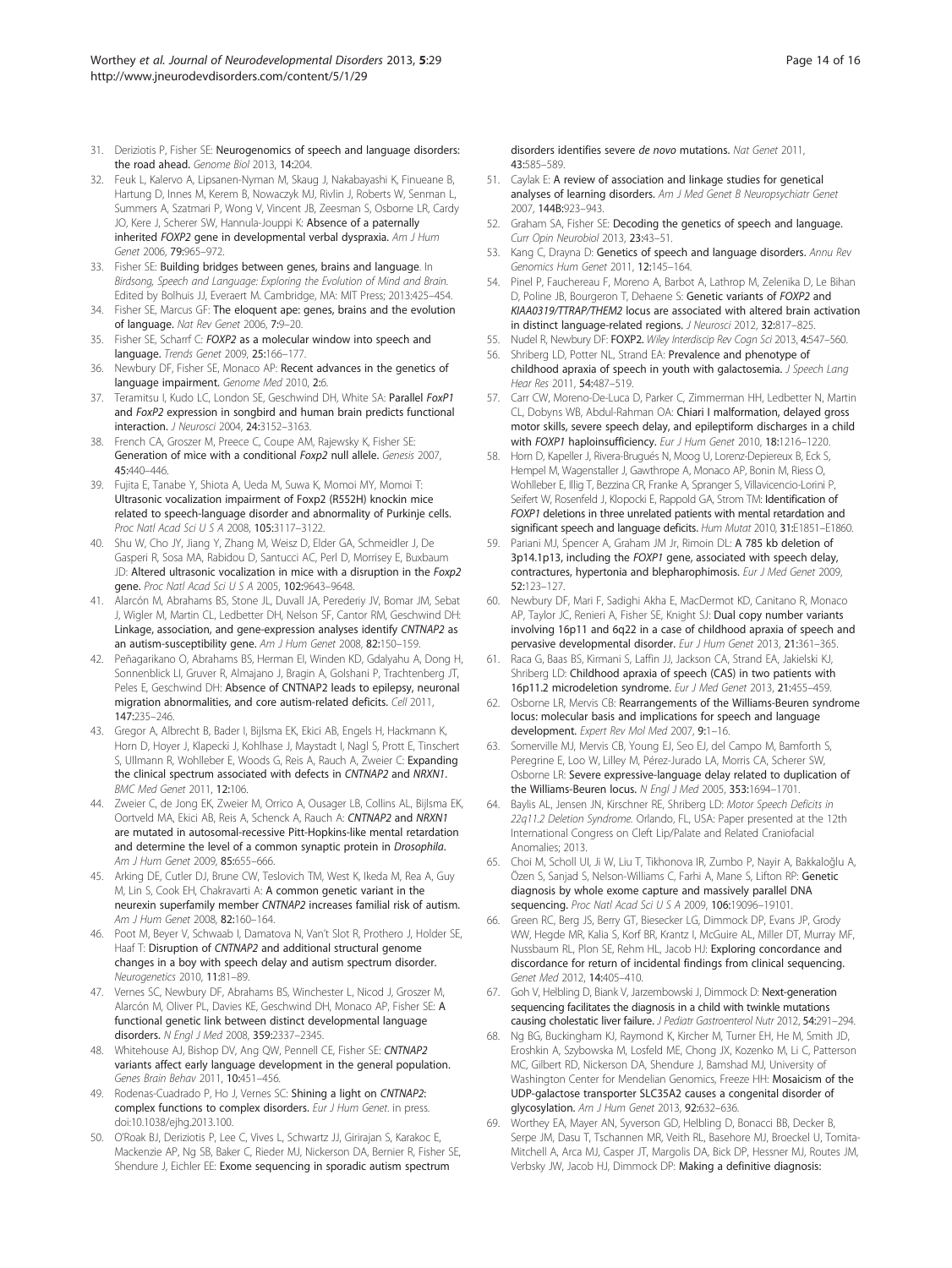<span id="page-14-0"></span>successful clinical application of whole exome sequencing in a child with intractable inflammatory bowel disease. Genet Med 2011, 13:255–262.

- 70. Shriberg LD, Fourakis M, Hall S, Karlsson HK, Lohmeier HL, McSweeny J, Potter NL, Scheer-Cohen AR, Strand EA, Tilkens CM, Wilson DL: Extensions to the speech disorders classification system (SDCS). Clin Linguist Phonet 2010, 24:795–824.
- 71. Shriberg LD, Fourakis M, Hall S, Karlsson HK, Lohmeier HL, McSweeny J, Potter NL, Scheer-Cohen AR, Strand EA, Tilkens CM, Wilson DL: Perceptual and acoustic reliability estimates for the Speech Disorders Classification System (SDCS). Clin Linguist Phonet 2010, 24:825–846.
- 72. Kaufman AS, Kaufman NL: Kaufman Brief Intelligence Test, Second Edition (KBIT-2). London: Pearson; 2004.
- 73. Carrow-Woolfolk E: Oral and Written Language Scales (OWLS). Bloomington, MN: Pearson Assessment; 1995.
- 74. Shriberg LD, Kwiatkowski J: Developmental phonological disorders. I: A clinical profile. J Speech Hear Res 1994, 37:1100–1126.
- 75. Plagnol V, Curtis J, Epstein M, Mok KY, Stebbings E, Grigoriadou S, Wood NW, Hambleton S, Burns SO, Thrasher AJ, Kumararatne D, Doffinger R, Nejentsev S: A robust model for read count data in exome sequencing experiments and implications for copy number variant calling. Bioinformatics 2012, 28:2747–2754.
- 76. Dasen JS, De Camilli A, Wang B, Tucker PW, Jessell TM: Hox repertoires for motor neuron diversity and connectivity gated by a single accessory factor, FoxP1. Cell 2008, 134:304–316.
- 77. Ferland RJ, Cherry TJ, Preware PO, Morrisey EE, Walsh CA: Characterization of Foxp2 and Foxp1 mRNA and protein in the developing and mature brain. J Comp Neurol 2003, 460:266–279.
- 78. Palmesino E, Rousso DL, Kao TJ, Klar A, Laufer E, Uemura O, Okamoto H, Novitch BG, Kania A: Foxp1 and lhx1 coordinate motor neuron migration with axon trajectory choice by gating Reelin signalling. PLoS Biol 2010, 8:e1000446.
- 79. Wang B, Weidenfeld J, Lu MM, Maika S, Kuziel WA, Morrisey EE, Tucker PW: Foxp1 regulates cardiac outflow tract, endocardial cushion morphogenesis and myocyte proliferation and maturation. Development 2004, 131:4477–4487.
- 80. Feng X, Ippolito GC, Tian L, Wiehagen K, Oh S, Sambandam A, Willen J, Bunte RM, Maika SD, Harriss JV, Caton AJ, Bhandoola A, Tucker PW, Hu H: Foxp1 is an essential transcriptional regulator for the generation of quiescent naive T cells during thymocyte development. Blood 2010, 115:510–518.
- 81. Shu W, Lu MM, Zhang Y, Tucker PW, Zhou D, Morrisey EE: Foxp2 and Foxp1 cooperatively regulate lung and esophagus development. Development 2007, 134:1991–2000.
- 82. Vernes SC, MacDermot KD, Monaco AP, Fisher SE: Assessing the impact of FOXP1 mutations on developmental verbal dyspraxia. Eur J Hum Genet 2009, 17:1354–1358.
- 83. Hamdan FF, Daoud H, Rochefort D, Piton A, Gauthier J, Langlois M, Foomani G, Dobrzeniecka S, Krebs MO, Joober R, Lafrenière RG, Lacaille JC, Mottron L, Drapeau P, Beauchamp MH, Phillips MS, Fombonne E, Rouleau GA, Michaud JL: De novo mutations in FOXP1 in cases with intellectual disability, autism, and language impairment. Am J Hum Genet 2010, 87:671–678.
- 84. Palumbo O, D'Agruma L, Minenna AF, Palumbo P, Stallone R, Palladino T, Zelante L, Carella M: 3p14.1 de novo microdeletion involving the FOXP1 gene in an adult patient with autism, severe speech delay and deficit of motor coordination. Gene 2013, 516:107–113.
- 85. Abrahams BS, Tentler D, Perederiy JV, Oldham MC, Coppola G, Geschwind DH: Genome-wide analyses of human perisylvian cerebral cortical patterning. Proc Natl Acad Sci U S A 2007, 104:17849–17854.
- 86. Al-Murrani A, Ashton F, Aftimos S, George AM, Love DR: Amino-terminal microdeletion within the CNTNAP2 gene associated with variable expressivity of speech delay. Case Rep Genet 2012, 2012:172408.
- 87. Devanathan V, Jakovcevski I, Santuccione A, Li S, Lee HJ, Peles E, Leshchyns'ka I, Sytnyk V, Schachner M: Cellular form of prion protein inhibits Reelin-mediated shedding of Caspr from the neuronal cell surface to potentiate Caspr-mediated inhibition of neurite outgrowth. J Neurosci 2010, 30:9292–9305.
- 88. Rios JC, Melendez-Vasquez CV, Einheber S, Lustig M, Grumet M, Hemperly J, Peles E, Salzer JL: Contactin-associated protein (Caspr) and contactin form a complex that is targeted to the paranodal junctions during myelination. J Neurosci 2000, 20:8354–8364.
- 89. Peles E, Salzer JL: Molecular domains of myelinated axons. Curr Opin Neurobiol 2000, 10:558–565.
- 90. Pillai AM, Garcia-Fresco GP, Sousa AD, Dupree JL, Philpot BD, Bhat MA: No effect of genetic deletion of contactin-associated protein (CASPR) on axonal orientation and synaptic plasticity. J Neurosci Res 2007, 85:2318–2331.
- 91. Gollan L, Salomon D, Salzer JL, Peles E: Caspr regulates the processing of contactin and inhibits its binding to neurofascin. J Cell Biol 2003, 163:1213–1218.
- 92. Fogel BL, Perlman S: Novel mutations in the senataxin DNA/RNA helicase domain in ataxia with oculomotor apraxia 2. Neurology 2006, 67:2083–2084.
- 93. Anheim M, Monga B, Fleury M, Charles P, Barbot C, Salih M, Delaunoy JP, Fritsch M, Arning L, Synofzik M, Schöls L, Sequeiros J, Goizet C, Marelli C, Le Ber I, Koht J, Gazulla J, De Bleecker J, Mukhtar M, Drouot N, Ali-Pacha L, Benhassine T, Chbicheb M, M'Zahem A, Hamri A, Chabrol B, Pouget J, Murphy R, Watanabe M, Coutinho P, et al: Ataxia with oculomotor apraxia type 2: clinical, biological and genotype/phenotype correlation study of a cohort of 90 patients. Brain 2009, 132:2688–2698.
- 94. Arning L, Epplen JT, Rahikkala E, Hendrich C, Ludolph AC, Sperfeld AD: The SETX missense variation spectrum as evaluated in patients with ALS4 like motor neuron diseases. Neurogenetics 2013, 14:53-61.
- 95. Criscuolo C, Chessa L, Di Giandomenico S, Mancini P, Saccà F, Grieco GS, Piane M, Barbieri F, De Michele G, Banfi S, Pierelli F, Rizzuto N, Santorelli FM, Gallosti L, Filla A, Casali C: Ataxia with oculomotor apraxia type 2: a clinical, pathologic, and genetic study. Neurology 2006, 66:1207–1210.
- 96. Francks C, Paracchini S, Smith SD, Richardson AJ, Scerri TS, Cardon LR, Marlow AJ, MacPhie IL, Walter J, Pennington BF, Fisher SE, Olson RK, DeFries JC, Stein JF, Monaco AP: A 77-kilobase region of chromosome 6p22.2 is associated with dyslexia in families from the United Kingdom and from the United States. Am J Hum Genet 2004, 75:1046-1058.
- 97. Paracchini S, Thomas A, Castro S, Lai C, Paramasivam M, Wang Y, Keating BJ, Taylor JM, Hacking DF, Scerri T, Francks C, Richardson AJ, Wade-Martins R, Stein JF, Knight JC, Copp AJ, Loturco J, Monaco AP: The chromosome 6p22 haplotype associated with dyslexia reduces the expression of KIAA0319, a novel gene involved in neuronal migration. Hum Mol Genet 2006, 15:1659–1666.
- 98. Peschansky VJ, Burbridge TJ, Volz AJ, Fiondella C, Wissner-Gross Z, Galaburda AM, Lo Turco JJ, Rosen JJ: The effect of variation in expression of the candidate dyslexia susceptibility gene homolog Kiaa0319 on neuronal migration and dendritic morphology in the rat. Cereb Cortex 2010, 20:884–897.
- 99. Poon MW, Tsang WH, Chan SO, Li HM, Ng HK, Waye MM: Dyslexiaassociated Kiaa0319-like protein interacts with axon guidance receptor Nogo receptor 1. Cell Mol Neurobiol 2011, 31:27–35.
- 100. Streets AJ, Newby LJ, O'Hare MJ, Bukanov NO, Ibraghimov-Beskrovnaya O, Ong AC: Functional analysis of PKD1 transgenic lines reveals a direct role for polycystin-1 in mediating cell-cell adhesion. Am Soc Nephrol 2003, 14:1804–1815.
- 101. Szalkowski CE, Fiondella CG, Galaburda AM, Rosen GD, Loturco JJ, Fitch RH: Neocortical disruption and behavioral impairments in rats following in utero RNAi of candidate dyslexia risk gene Kiaa0319. Int J Dev Neurosci 2012, 30:293–302.
- 102. Dennis MY, Paracchini S, Scerri TS, Prokunina-Olsson L, Knight JC, Wade-Martins R, Coggill P, Beck S, Green ED, Monaco AP: A common variant associated with dyslexia reduces expression of the KIAA0319 gene. PLoS Genet 2009, 5:e1000436.
- 103. Rice ML, Smith SD, Gayán J: Convergent genetic linkage and associations to language, speech and reading measures in families of probands with specific language impairment. J Neurodev Disord 2009, 1:264–282.
- 104. Cope N, Harold D, Hill G, Moskvina V, Stevenson J, Holmans P, Owen MJ, O'Donovan MC, Williams J: Strong evidence that KIAA0319 on chromosome 6p is a susceptibility gene for developmental dyslexia. Am J Hum Genet 2005, 76:581–591.
- 105. Zou L, Chen W, Shao S, Sun Z, Zhong R, Shi J, Miao X, Song R: Genetic variant in KIAA0319, but not in DYX1C1, is associated with risk of dyslexia: an integrated meta-analysis. Am J Med Genet B Neuropsychiatr Genet 2012, 159B:970–976.
- 106. Snowling M, Bishop DV, Stothard SE: Is preschool language impairment a risk factor for dyslexia in adolescence? J Child Psychol Psychiatry 2000, 41:587–600.
- 107. Vallipuram J, Grenville J, Crawford DA: The E646D-ATP13A4 mutation associated with autism reveals a defect in calcium regulation. Cell Mol Neurobiol 2010, 30:233–246.
- 108. Kwasnicka-Crawford DA, Carson AR, Roberts W, Summers AM, Rehnström K, Järvelä I, Scherer SW: Characterization of a novel cation transporter